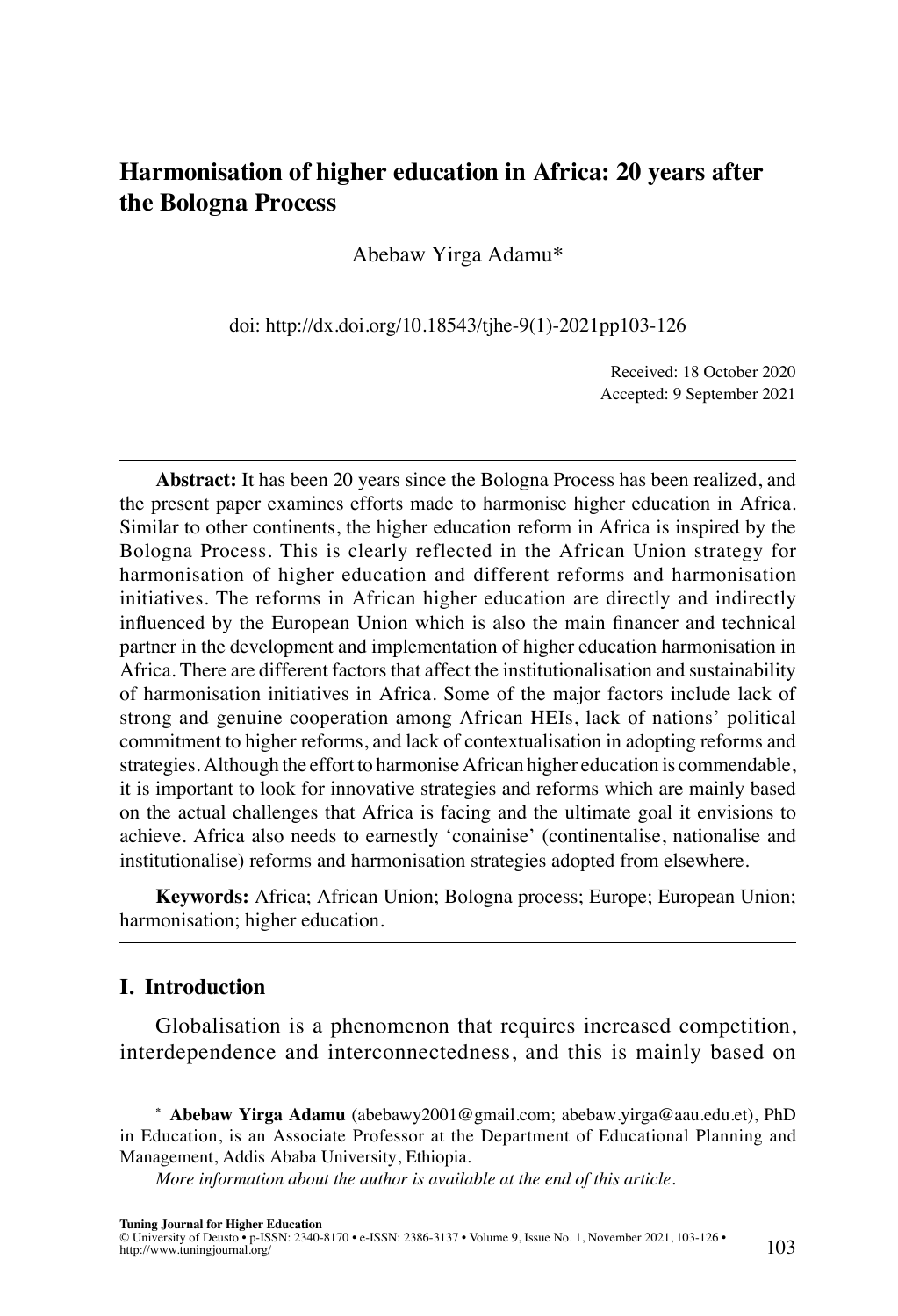innovation and information which are knowledge intensive,<sup>1</sup> and has a lot to do with higher education. It is argued that "higher education both drives, and is driven by, globalisation."2 Higher education drives globalisation through the training of a highly trained workforce that contributes to innovation and research. It is also driven by globalisation as its policies and reforms are often informed and imposed by the process of globalisation.3

Internationalisation is another phenomenon that has impacted higher education. It is considered as "both a response to, and a contributing factor facilitating, globalisation."4 The global higher education sector has been responding to the quest for everlasting improvement, competition and challenges of globalisation and internationalisation through different strategies. One of these strategies is harmonisation of higher education, which is "a process of ensuring articulation, both horizontal and vertical, between programs and institutions among various higher education systems."5 Harmonisation also implies "the agreement, synchronization and coordination of education systems to strategically develop and strengthen the capacity of HE institutions to respond simultaneously to the educational and employability needs of populations.<sup>76</sup>

Although there are different types and initiatives of harmonisation that have been taking place across the global higher education landscape, one could argue that the Bologna Process, which is a European concerted response to major challenges facing their higher education,<sup>7</sup> is the largest and

<sup>1</sup> Martin Carnoy, "Globalisation, Educational trends and the Open Society," Open Society Institute, Education Conference - Education and open society: A critical look at new perspectives and demands, 2005, [https://www.opensocietyfoundations.org/uploads/7fab0f35-](https://www.opensocietyfoundations.org/uploads/7fab0f35-4f84-4ed7-82d6-ee2346b7c142/carnoy_english.pdf) [4f84-4ed7-82d6-ee2346b7c142/carnoy\\_english.pdf](https://www.opensocietyfoundations.org/uploads/7fab0f35-4f84-4ed7-82d6-ee2346b7c142/carnoy_english.pdf).

<sup>2</sup> OECD, "Executive Summary," in *Higher Education to 2030*, Volume 2, Globalisation, ed. Center for educational Research and Innovation (Paris: OECD, 2009), 13-16. [https://doi.](https://doi.org/10.1787/9789264075375-en) [org/10.1787/9789264075375-en.](https://doi.org/10.1787/9789264075375-en)

<sup>3</sup> Abebaw Y. Adamu. "Internationalization of higher education in Africa: Introducing credit accumulation and transfer system," *International Journal of Public Policy* 8, no.4/5/6 (2012): 199-213. [https://doi.org/10.1504/IJPP.2012.048713.](https://doi.org/10.1504/IJPP.2012.048713)

<sup>4</sup> Douglas E. Mitchell and Selin Yildiz Nielsen. "Internationalisation and Globalisation in Higher Education," in Globalisation, Education and Management, ed. Hector Cuadra-Montiel (London:IntechOpen, 2012), 3-22. DOI: 10.5772/48702.

<sup>5</sup> Emnet T. Woldegiorgis, "Conceptualizing Harmonization of Higher Education Systems: The Application of Regional Integration Theories on Higher Education Studies," *Higher Education Studies* 3, no. 2 (2013): 12-23.

<sup>6</sup> Association for the Development of Education in Africa, "Policy Brief: Harmonization of Higher Education in Africa or Why We Need to Hang in There Together," 2015, [http://www.](http://www.adeanet.org/en/system/files/policy_brief_harmonization_en.pdf) [adeanet.org/en/system/files/policy\\_brief\\_harmonization\\_en.pdf](http://www.adeanet.org/en/system/files/policy_brief_harmonization_en.pdf).

<sup>7</sup> Ingrid Lunt, "The implementation of the BP for the development of a European qualification in psychology," *European Psychologist* 10, no. 2 (2005): 86-92. [https://doi.](https://doi.org/10.1027/1016-9040.10.4.350) [org/10.1027/1016-9040.10.4.350.](https://doi.org/10.1027/1016-9040.10.4.350)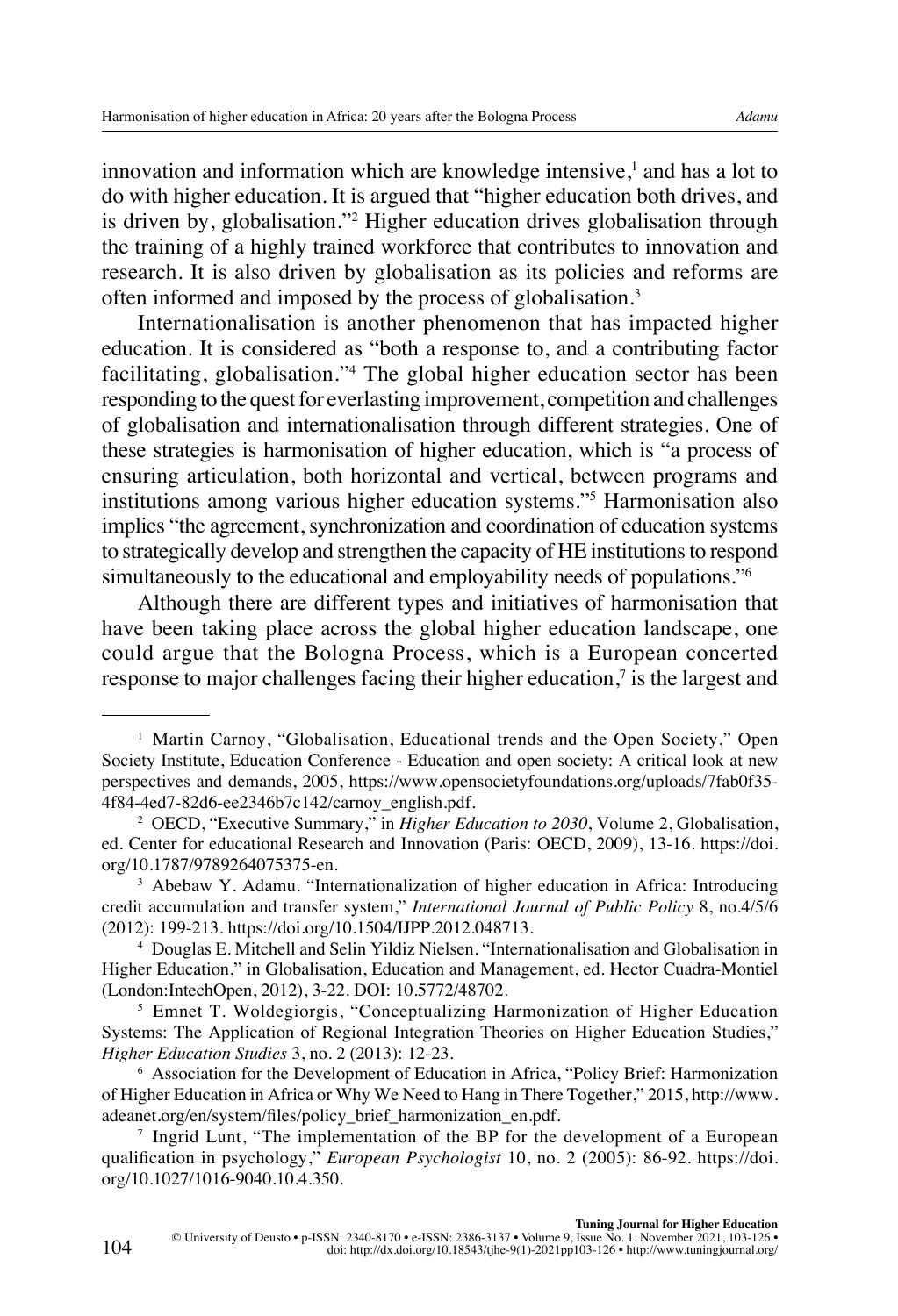the best example for continental level harmonisation of higher education.<sup>8,9,10</sup> The harmonisation of higher education systems in Europe was first initiated in 1998 in Sorbonne, France by the ministers responsible for higher education from four European countries - France, Germany, Italy and the United Kingdom. In the meeting, the ministers discussed and signed a joint declaration on the "harmonisation of the architecture of the European higher education system."11 The Sorbonne Declaration is aimed mainly at creating a European Higher Education Area (EHEA) through developing various mechanisms that facilitate student mobility, common degree structure and mutual recognition of studies and degrees. The Declaration is perceived as predecessor of the Bologna Process which was launched in 1999 by 29 signatories of the Bologna Declaration.

The Bologna Process is considered as the most comprehensive higher education reform in the world in the last several decades.<sup>12,13,14</sup> At the outset, it aims at promoting greater compatibility and comparability of the European higher education system.<sup>15</sup> In the last two decades, the Bologna Process has integrated different objectives,<sup>16</sup> including enhancing Europe's scientific

<sup>8</sup> Roger J. Chao, "Reflections on the Bologna Process: the making of an Asia Pacific Higher Education Area," *European Journal of Higher Education* 1, no.2-3 (2011): 102-118. [https://doi.org/10.1080/21568235.2011.629040.](https://doi.org/10.1080/21568235.2011.629040)

<sup>9</sup> Jane Knight, "A model for the regionalization of higher education: The role and contribution of tuning," *Tuning Journal for Higher education* 1, no. 1 (2013): 105-125. [http://](http://doi.org/10.18543/tjhe) [doi.org/10.18543/tjhe](http://doi.org/10.18543/tjhe).

<sup>&</sup>lt;sup>10</sup> Ayenachew. A. Woldegiyorgis, "Harmonisation of Higher Education in Africa and Europe: Policy Convergence at Supranational Level," *Tuning Journal for Higher Education* 5, no. 2 (2018): 133-157. [http://dx.doi.org/10.18543/tjhe-5\(2\)-2018](http://dx.doi.org/10.18543/tjhe-5(2)-2018pp133-157)

<sup>&</sup>lt;sup>11</sup> Sorbonne Declaration, "Joint declaration on harmonisation of the architecture of the European higher education system," 1998, [http://www.ehea.info/media.ehea.info/file/1998\\_](http://www.ehea.info/media.ehea.info/file/1998_Sorbonne/61/2/1998_Sorbonne_Declaration_English_552612.pdf) [Sorbonne/61/2/1998\\_Sorbonne\\_Declaration\\_English\\_552612.pdf](http://www.ehea.info/media.ehea.info/file/1998_Sorbonne/61/2/1998_Sorbonne_Declaration_English_552612.pdf)

<sup>&</sup>lt;sup>12</sup> European Commission, "Towards the European Higher Education Area by 2025," 2018, [https://ec.europa.eu/commission/news/towards-european-education-area-2025-2018](https://ec.europa.eu/commission/news/towards-european-education-area-2025-2018-may-22_en) [may-22\\_en.](https://ec.europa.eu/commission/news/towards-european-education-area-2025-2018-may-22_en)

<sup>&</sup>lt;sup>13</sup> Tobias Brandle, "Only a Matter of Education Policy Ideals? German Professors' Perception of the Bologna Process," *Higher Education Quarterly* 70, no. 4 (2016): 354-383. [https://doi.org/10.1111/hequ.12095.](https://doi.org/10.1111/hequ.12095)

<sup>14</sup> Barbara M. Kehm, "The Future of the Bologna Process -The Bologna Process of the future," *European Journal of Education* 45, no. 4 (2010): 529-534. [https://doi.org/10.1111/](https://doi.org/10.1111/j.1465-3435.2010.01453.x) [j.1465-3435.2010.01453.x.](https://doi.org/10.1111/j.1465-3435.2010.01453.x)

<sup>15</sup> Bologna Declaration, "Joint Declaration of the European Ministers of Education," 1999, [https://www.eurashe.eu/library/bologna\\_1999\\_bologna-declaration-pdf/.](https://www.eurashe.eu/library/bologna_1999_bologna-declaration-pdf/)

<sup>&</sup>lt;sup>16</sup> Hannah Moscovitz and Hila Zahavi, "The Bologna Process as a Foreign Policy Endeavour: Motivations and Reactions to the Externalisation of European Higher Education," *European Journal of Higher Education* 9, no. 1 (2019): 7-22<https://doi.org/10.1080/21568235.2018.1561316>.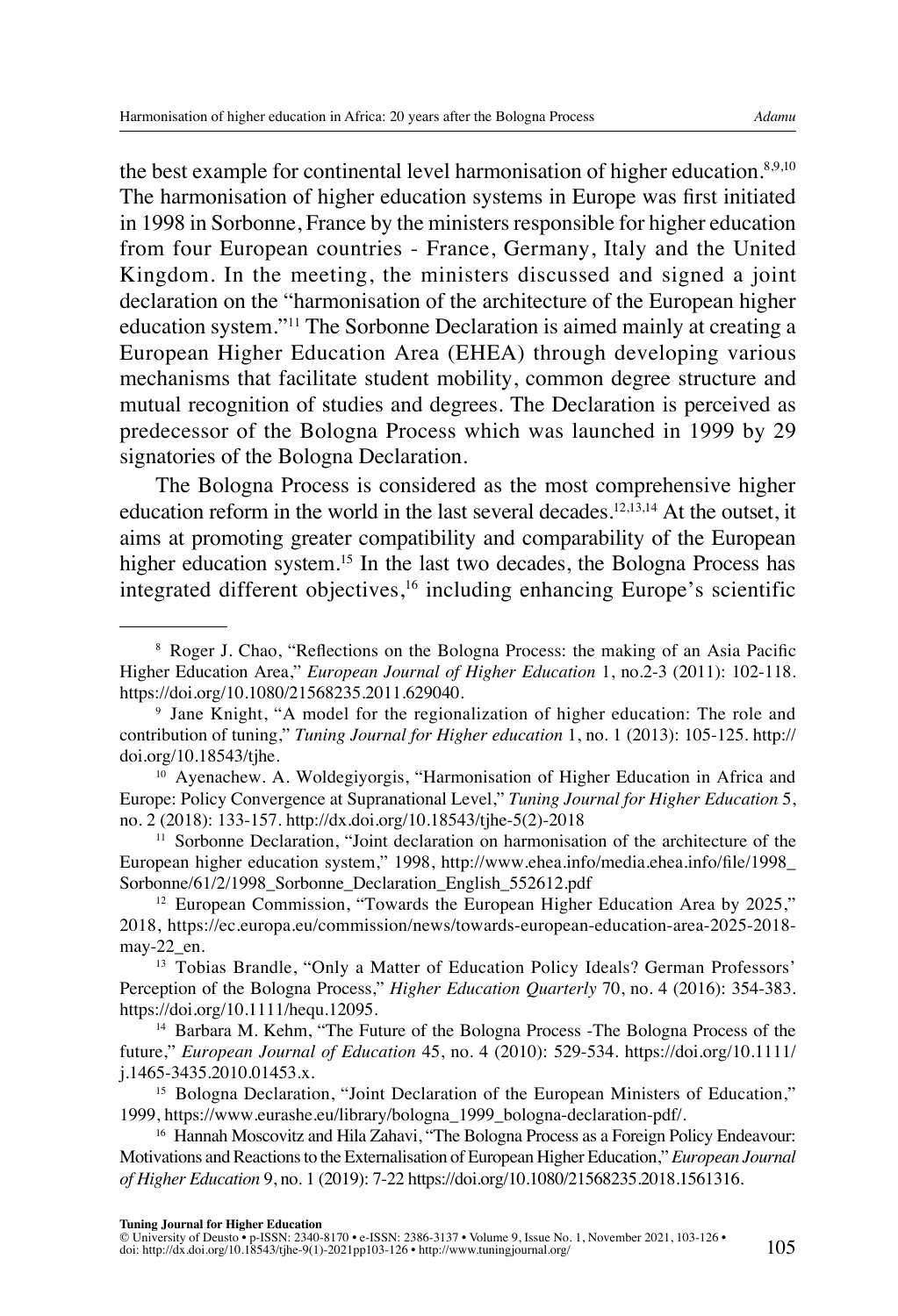capacity, the modernisation, competitiveness and attractiveness of the European higher education,<sup>17,18,19</sup> and facilitation of comparability and recognition of studies and qualifications. Implementation reports indicate that the Bologna Process has achieved most of the goals for European higher education set two decades ago.20 However, this does not necessarily mean that every plan has been fully achieved.<sup>21</sup> There are criticisms and dissatisfaction among higher education institutions (HEIs) in different countries regarding its ambition,

objectives and implementation strategies.22,23,24 The 2018 Bologna Process implementation report also indicates that the implementation varies across the 48 signatory countries and there are some gaps that need to be addressed.<sup>25</sup>

Based on stable foundations provided through the Bologna Process, the European Commission is now planning to develop a new initiative which is referred to as "Towards the European Higher Education Area by 2025". This initiative aims to improve academic mobility and educational opportunities in the European Union (EU), empower the youth, and "intensify cooperation in areas such as multilingualism, innovation and mutual recognition of diplomas, and also to provide inspiration to non-EU countries to follow."<sup>26</sup>

<sup>21</sup> David Matthews, "Bologna Process Still 'Treading Water', Say Critics". The World University Ranking, May 29, 2018, [https://www.timeshighereducation.com/news/bologna](https://www.timeshighereducation.com/news/bologna-process-still-treading-water-say-critics)[process-still-treading-water-say-critics](https://www.timeshighereducation.com/news/bologna-process-still-treading-water-say-critics).<br><sup>[22](https://www.timeshighereducation.com/news/bologna-process-still-treading-water-say-critics)</sup> Brandle, "Only a Matter of Education Policy Ideals?".

<sup>23</sup> Hans Pechar, "The Decline of an Academic Oligarchy: The Bologna Process and 'Humboldt's Last *Warriors,"* in *European Higher Education* a*t the Crossroads: Between the Bologna Process and National Reforms*, ed. Adrian Curaj, Peter Scott, Lazar Vlasceanu, and Lesley Wilson (Dordrecht: Springer, 2012), 613-630.

<sup>24</sup> Kehm. "The future of the Bologna Process".

<sup>25</sup> European Commission/EACEA/Eurydice, *The European Higher Education Area in 2018: Bologna Process Implementation Report*" (Luxembourg: Publications Office of the European Union, 2018).

<sup>26</sup> European Commission/EACEA/Eurydice, *The European Higher Education Area,* 4.

<sup>&</sup>lt;sup>17</sup> Manja Klemenčič, "20 Years of the Bologna Process in a Global Setting: The external dimension of the Bologna Process revisited," *European Journal of Higher Education* 9, no.1 (2019): 2-6. <https://doi.org/10.1080/21568235.2019.1570670>.

 $18$  Bergen Communiqué, "European Higher Education Area – Achieving the Goals". Communiqué of the Conference of European Ministers Responsible for Higher Education, Bergen, 19-20 May 2005, [http://ehea.info/media.ehea.info/file/20050412-13\\_Mondorf/67/6/](http://ehea.info/media.ehea.info/file/20050412-13_Mondorf/67/6/BFUG5_8_Draft_579676.pdf) [BFUG5\\_8\\_Draft\\_579676.pdf](http://ehea.info/media.ehea.info/file/20050412-13_Mondorf/67/6/BFUG5_8_Draft_579676.pdf).

<sup>19</sup> London Communiqué, "European Higher Education in a Global Setting: A strategy for the External Dimension of the Bologna Process," London, 17-18 May 2007, [http://www.ehea.](http://www.ehea.info/media.ehea.info/file/EHEA_in_a_Global_Context/24/2/Strategy_plus_possible_actions_597242.pdf) [info/media.ehea.info/file/EHEA\\_in\\_a\\_Global\\_Context/24/2/Strategy\\_plus\\_possible\\_](http://www.ehea.info/media.ehea.info/file/EHEA_in_a_Global_Context/24/2/Strategy_plus_possible_actions_597242.pdf) [actions\\_597242.pdf](http://www.ehea.info/media.ehea.info/file/EHEA_in_a_Global_Context/24/2/Strategy_plus_possible_actions_597242.pdf).

<sup>20</sup> Don F.Westerheijden et al., *The First Decade of Working on the European Higher Education Area: The Bologna Process Independent Assessment: Executive Summary, Overview and Conclusions* (Ghent: University of Ghent, 2010).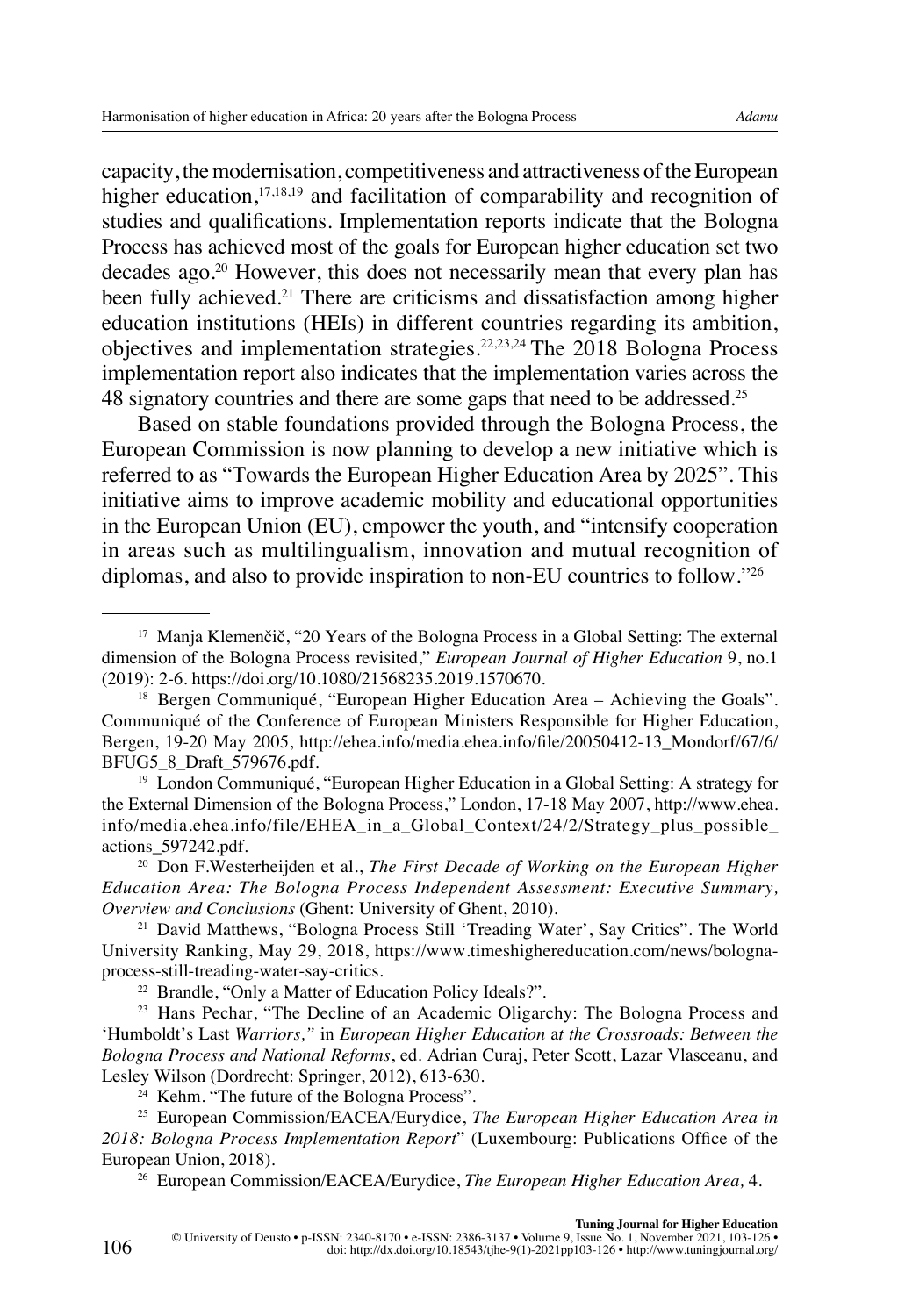Although the Bologna Process has been mainly established to address the common European higher education problems, it has clear impacts on the reforms and harmonisation of higher education worldwide, $27,28,29,30$  and has become frame of reference in the harmonisation of higher education.<sup>31</sup> Despite a study claiming that "for the moment, the Bologna model's transfer is not a success,"32 it is becoming more and more evident that African higher education policy makers prefer and tend to rely on 'adapting' the Bologna Process in the harmonisation of higher education in Africa.

It has been 20 years since the Bologna Process has been realized, and the present paper examines efforts made to harmonise African higher education which is inspired and significantly influenced by the Bologna Process. Accordingly, the paper present and discuss the following three sections (i) frameworks for harmonisation of higher education in Africa, (ii) strategies and tools introduced to enhance harmonisation of higher education in Africa, and (iii) EU's influence on the higher education reform in Africa, and (iv) factors affecting the implementation and institutionalisation of harmonisation of higher education in Africa.

#### **II. Frameworks for harmonisation of higher education in Africa**

Beside the impact of globalisation and internationalisation, underfunding and different higher education systems in Africa are also challenging the sector.<sup>33</sup> Since the early 1980s, Africa has been striving to address these challenges through developing and implementing different policies and strategies including the frameworks for harmonisation of higher education in Africa. In the African context, harmonisation is considered as "an instrument for enabling African higher education to contribute to and be aligned with the

<sup>27</sup> David Crosier and Teodora Parveva, *The Bologna Process: Its Impact on Higher Education Development in Europe and Beyond* (Paris: UNESCO, 2013).

<sup>&</sup>lt;sup>28</sup> Emnet T. Woldegiorgis, Petronella Jonck, and Anne Goujon, "Regional Higher Education" Reform Initiatives in Africa: A Comparative Analysis with the Bologna Process," *International Journal of Higher Education* 4, no.1 (2015): 241-253. [https://doi.org/10.5430/ijhe.v4n1p241.](https://doi.org/10.5430/ijhe.v4n1p241)

<sup>29</sup> Pavel Zgaga, *Looking Out: The Bologna Process in a Global Setting. On the "External Dimension" of the Bologna Process* (Oslo: Norwegian Ministry of Education and Research, 2006).

<sup>30</sup> Aristotelis Zmas, "Global Impacts of the Bologna Process: International Perspectives, Local Particularities," *Compare: A Journal of Comparative and International Education* 45, no. 5 (2015): 727-747. [https://doi.org/10.1080/03057925.2014.899725.](https://doi.org/10.1080/03057925.2014.899725)

<sup>&</sup>lt;sup>31</sup> Chao, "Reflections on the Bologna Process", 1.

<sup>&</sup>lt;sup>32</sup> Jean-Emile Charlier and Sarah Croche, "Can the Bologna Process Make the Move Faster towards the Development of an International Space for Higher Education Where Africa Would Find Its Place?", *Journal of Higher Education in Africa* 7, no. 1&2 (2009): 39-59.

<sup>&</sup>lt;sup>33</sup> Adamu, "Internationalization of higher education in Africa", 209.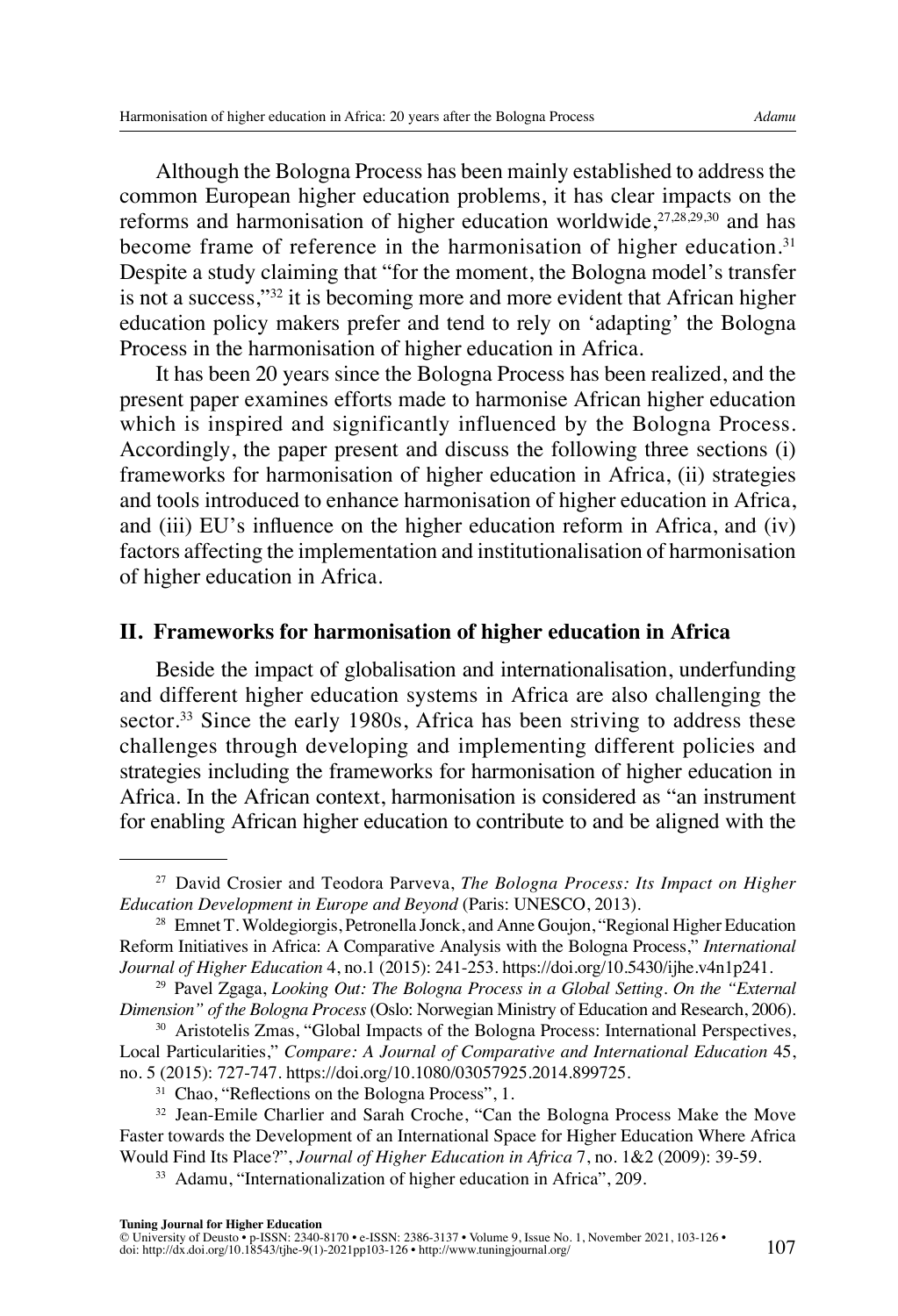African vision of integration."34 The African Union (AU) clearly indicates that "harmonization is not synonymous with standardization, creating uniformity, or achieving identical higher education systems. [It is rather] the agreement, synchronization, and coordination of higher education provision in Africa."<sup>35</sup>

As clearly indicated in the policy brief of the Association for the Development of Education in Africa harmonisation is a top priority for Africa.36 The Arusha Convention, which was adopted in 1981, could probably be the first framework developed to harmonise higher education in Africa. This Convention is one of the five regional conventions initiated by UNESCO to promote international cooperation in higher education through facilitating academic mobility and recognition of studies and degrees. $37,38$ The other regional conventions include, the convention in Latin America and the Caribbean- 1974 revised in 2019, the Arab States-1978 revised in 2018, Europe- 1979 revised in 2009, and Asia and the Pacific-1983 revised in 2011.

Three decades after its ratification, the Arusha Convention had only about 20 signatory African countries. This indicates that the Convention did not attract as many countries as possible, bring the intended changes and live up to its expectation.39 While many African countries were not clear on the need of ratifying the Arusha Convention,<sup>40</sup> Europe effectively used its regional convention and advanced on the harmonisation of higher education which ultimately becomes the benchmark for higher education reform, as well as an inspiration for cross-regional cooperation in higher education worldwide including Africa, Asia and Latin America.<sup>41,42</sup>

108

<sup>34</sup> African Union Commission and European Commission, "Preface", in T*uning and Harmonisation of Higher Education: The African Experience*, ed. Carles Awono Onana, et al. (Bilabo: University of Deusto, 2014), 9-10.

<sup>&</sup>lt;sup>35</sup> Sarah Hoosen, Neil Butcher, and Betarice K. Njenga, "Harmonisation of Higher Education Programmes: A strategy for the African Union". *African Integration and Development Review* 3, no. 1 (2009): 1-36.

<sup>&</sup>lt;sup>36</sup> Association for the Development of Education in Africa, "Policy brief", 1.

<sup>37</sup> UNESCO, *Higher Education in a Globalized Society: UNESCO Education Position Paper* (Paris: UNESCO, 2004).

<sup>38</sup> UNESCO, *Evaluation of UNESCO's Regional Conventions on the Recognition of Qualifications in Higher Education* (Paris: UNESCO, 2016).

<sup>39</sup> Adamu, "Internationalization of higher education in Africa", 204.

<sup>40</sup> Olusola Oyewole, "African Harmonisation: An Academic Process for a Political End?" *Chronicle of African Higher Education*, 2013, [http://www.inhea.org/wp-content/](http://www.inhea.org/wp-content/uploads/2016/02/Oyewole-Harmonization.pdf) [uploads/2016/02/Oyewole-Harmonisation.pdf.](http://www.inhea.org/wp-content/uploads/2016/02/Oyewole-Harmonization.pdf)

<sup>41</sup> Christian Tauch. "The Bologna Process: State of Implementation and External Dimension," in *Opening up to the Wider World: The External Dimension of the Bologna Process*, ed. Franziska Muche (Bonn: Lemmens Verlags- and Mediengesellschaft mbH, 2005) 23-30.

<sup>&</sup>lt;sup>42</sup> Chao, "Reflections on the Bologna Process", 2.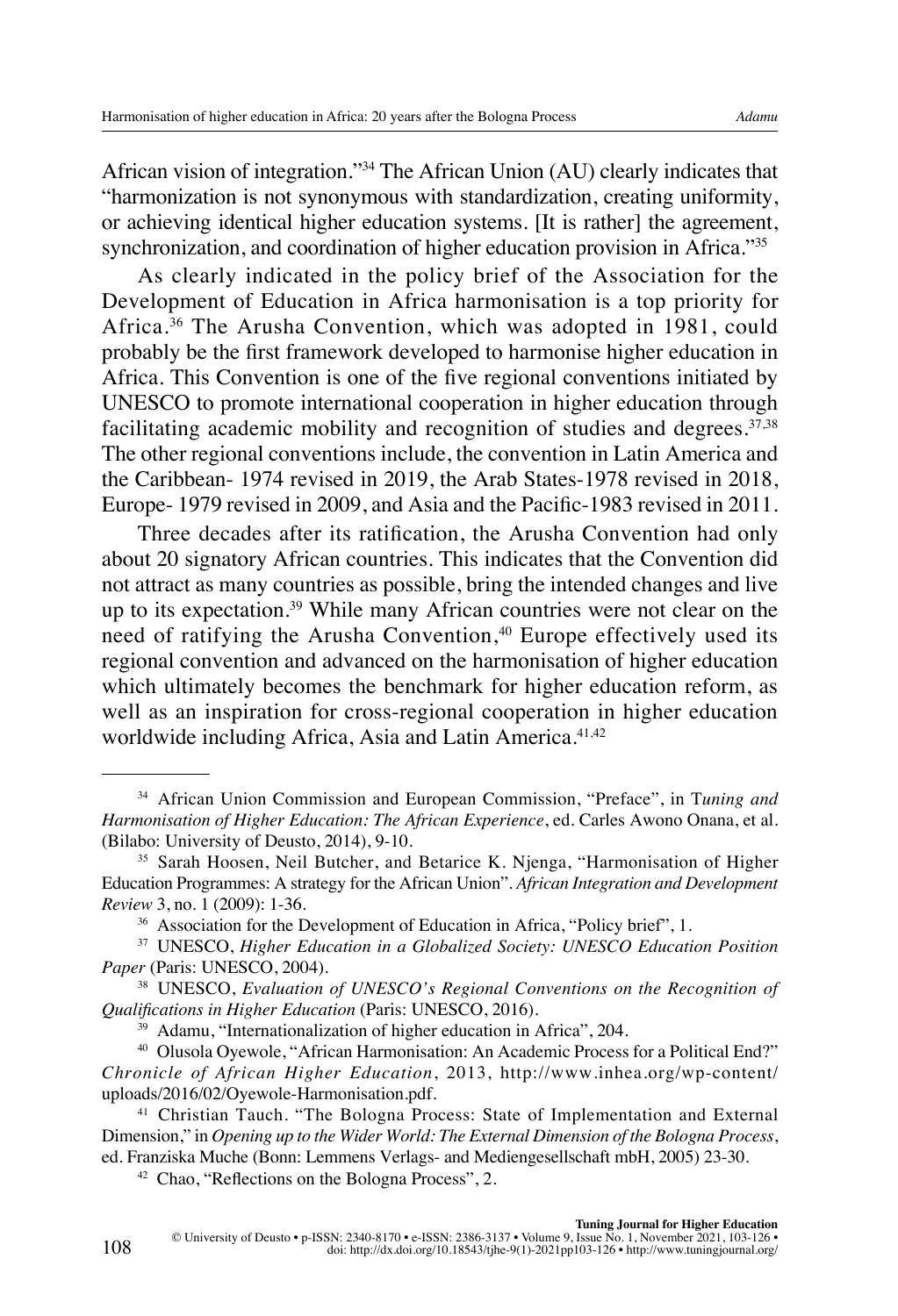The Continental Education Strategy for Africa (CESA 2016-2025) is another framework that facilitates harmonisation of higher education in Africa. CESA aims to come up with a strategy that demands a paradigm shift in the organisation and provision of education and training in Africa, and harmonisation is one of its guiding principles and strategic objectives.

The Plan of Action for the Second Decade of Education for Africa (2006-2015) also aims to strengthen HEIs' capacity through developing and implementing innovative approaches to intra-African collaboration and harmonisation, improving quality of higher education and promoting academic mobility across the continent.43 Harmonising the diverse systems of higher education in Africa is also an important aspect of the regional integration objective of the continent. To realize this plan and significantly contribute to the development of higher education in Africa, the AU came up with a strategy referred to as 'The African Union Strategy for Harmonisation of African Higher Education Programmes'.44 The strategy mainly aims to passage the gap in the education systems, promote joint curriculum development initiatives and quality assurance mechanisms, facilitate academic mobility and recognition of qualifications, and enhance continental integration in different aspects. The strategy has also identified different result areas that indicate AU's strategic approach to address the structural and technical challenges faced in ratifying and implementing the Arusha Convention.

The AU strategy for harmonisation, which has taken lessons from similar initiatives, specifically focuses on fostering joint cooperation in information exchange, comparability of qualifications, and standardisation of curricula.<sup>45,46</sup> It is believed that effective implementation of this strategy significantly contributes to strengthening African Higher Education and Research Space (AHERS) which aims to promote intra-Africa academic mobility, enhance quality assurance and promote the establishment of joint degree programmes at continental level.47 The AHERS, which is significantly influenced by and

<sup>43</sup> African Union, "Second Decade of Education for Africa (2006-2015): Plan of Action," 2006, [http://www.unesco.org/new/fileadmin/MULTIMEDIA/FIELD/Dakar/pdf/AU%20](http://www.unesco.org/new/fileadmin/MULTIMEDIA/FIELD/Dakar/pdf/AU%20SECOND%20DECADE%20ON%20EDUCTAION%202006-2015.pdf) [SECOND%20DECADE%20ON%20EDUCTAION%202006-2015.pdf](http://www.unesco.org/new/fileadmin/MULTIMEDIA/FIELD/Dakar/pdf/AU%20SECOND%20DECADE%20ON%20EDUCTAION%202006-2015.pdf).

<sup>44</sup> African Union, *Harmonization of Higher Education Programmes in Africa: A Strategy for the African Union* (Addis Ababa: African union, 2007).<br><sup>45</sup> Hoosen, Butcher, and Njenga, "Harmonisation of higher education programmes", 16.

<sup>46</sup> African Union, "Harmonization of higher education".

<sup>47</sup> UNESCO, "The New Dynamics of Higher Education and Research for Societal Change and Development," World Conference on Higher Education, Communiqué, July 5-8, 2009, Paris: UNESCO.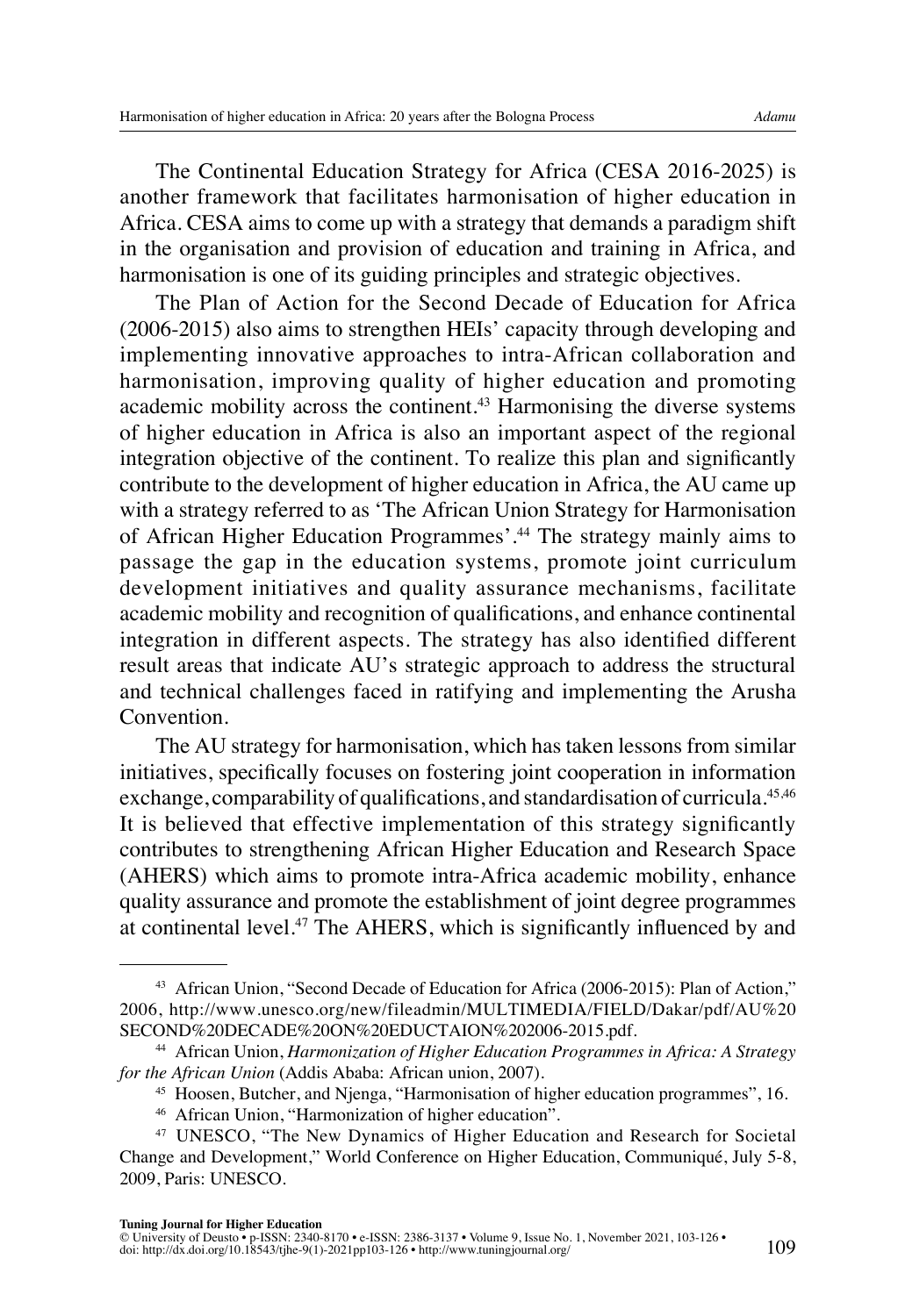in many ways similar to EHEA, is supported by the European Commission through its Pan-African programme which in turn provides support to the Africa-EU strategic partnership.

The harmonisation of higher education and the establishment of AHERS have sought to stimulate greater collaboration in research and other missions of higher education in Africa. It also aimed at increasing the continent's share in knowledge creation and research production through enhancing its research capacity and academic standards. The AU strategy for harmonisation of higher education also necessitated the revision of the Arusha Convention and this was adopted on 12 December 2014 in Addis Ababa, Ethiopia. One of the aims of the revised Convention (commonly referred to as the Addis Convention) is contributing to the harmonisation of qualifications by addressing limitations observed in the Arusha Convention and taking into account current global trends.48

The "Agenda 2063-The Africa We Want", which was adopted 2013 by the African Union Commission (AUC), is also a good framework that facilitated harmonisation of higher education in the continent, inter alia, through fostering harmonisation of educational standards and qualifications; establishing a continental accreditation agency that promotes academic and student mobility; and strengthening the Pan African University.

Within these frameworks, several continental strategies and tools have been introduced to augment the harmonisation of higher education in Africa.

## **III. Strategies for harmonisation of higher education in Africa**

HEIs are expected to play a key role in the global knowledge production and address national and continental priorities while operating in a global context which requires internationalisation of the higher education system. However, the higher education system in Africa is considered as "probably the most internationalized higher education system in the world-not by participation but by omission."49 Although this is a challenge by itself, the African Union is actively engaged in developing and implementing different continental harmonisation strategies and activities in response to the impacts

110

<sup>48</sup> UNESCO. "Revised Convention on the Recognition of Studies, Certificates, Diplomas, Degrees and Other Academic Qualifications in Higher Education in African States," 2014, [http://](http://portal.unesco.org/en/ev.php-URL_ID=49282&URL_DO=DO_TOPIC&URL_SECTION=201.html) [portal.unesco.org/en/ev.php-URL\\_ID=49282&URL\\_DO=DO\\_TOPIC&URL\\_SECTION=201.](http://portal.unesco.org/en/ev.php-URL_ID=49282&URL_DO=DO_TOPIC&URL_SECTION=201.html) [html](http://portal.unesco.org/en/ev.php-URL_ID=49282&URL_DO=DO_TOPIC&URL_SECTION=201.html).

<sup>49</sup> Damtew Teferra, "The international dimension of higher education in Africa: Status, challenges, and prospects," in *Higher Education in Africa: The International Dimension*, ed. Damtew Teferra and Jane Knight (Accra: Association of African University, 2008), 44-79.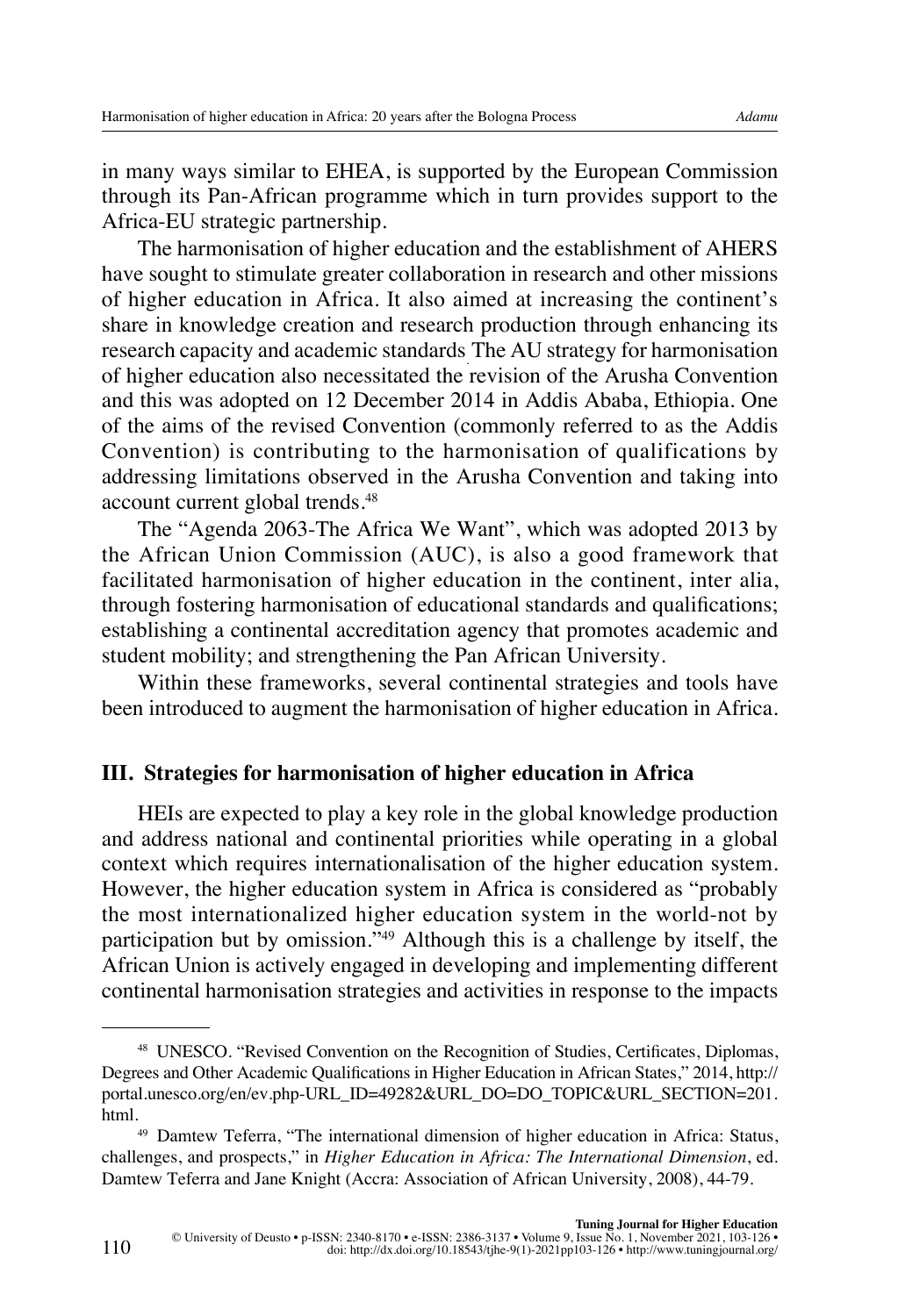of globalisation and internationalisation of higher education. One of the envisioned contributions of harmonisation is facilitating regional integration and inter-institutional partnership. This requires significant commitment of different actors in relation to funding, coordination and institutionalisation of different initiatives which is a challenge encountered by African countries and their HEIs. This lessens the potential contributions of harmonisation to regional integration. However, initiatives that promote academic mobility and joint curriculum development and programme provision have comparative contribution to the inter-institutional partnership in the continent.

As discussed earlier, most of the African higher education harmonisation strategies and tools are developed based on lessons drawn from the Bologna Process, and it is indicated that this is mainly based on the assumption that Africa is facing some similar challenges to that of what Europe has faced before and in the 1990s (e.g. recognition of studies and qualifications, lack of opportunity to study abroad and quality assurance).<sup>50</sup> However, this does not necessarily mean that all the current challenges facing African higher education are similar to that of what Europe has faced before. This paper focuses on selected harmonisation initiatives and strategies that deal with academic mobility and programme development and implementation, and quality assurance and accreditation.

## *III.1. Academic mobility and programme development and implementation*

Students, staff and researchers mobility is one of the strategies that contributed to the harmonisation of higher education in the continent. The Intra-Africa Academic Mobility Scheme (including its predecessor – Intra-Africa, Caribbean and Pacific Academic Mobility Scheme), the Mwalimu Nyerere Scholarship Scheme, Tuning Africa and the Pan African University (PAU) are some of the continental initiatives that promote internationalisation and harmonisation of higher education through activities involving mobility, joint curriculum reform and development and teaching-learning improvement.

The Intra-Africa Academic Mobility Scheme aims to strengthen international cooperation and cooperation between HEIs in Africa, and enhance the quality of higher education. In many ways, this is similar to the Erasmus programme which is a European Union initiative that provides opportunities for students to study in different European countries. The

<sup>50</sup> Goolam Mohamedbhai, "Towards an African Higher Education and Research Space (AHERS): Summary Report", 2013. [http://www.adeanet.org/en/system/files/resources/ahers\\_](http://www.adeanet.org/en/system/files/resources/ahers_summary_report.pdf) [summary\\_report.pdf](http://www.adeanet.org/en/system/files/resources/ahers_summary_report.pdf)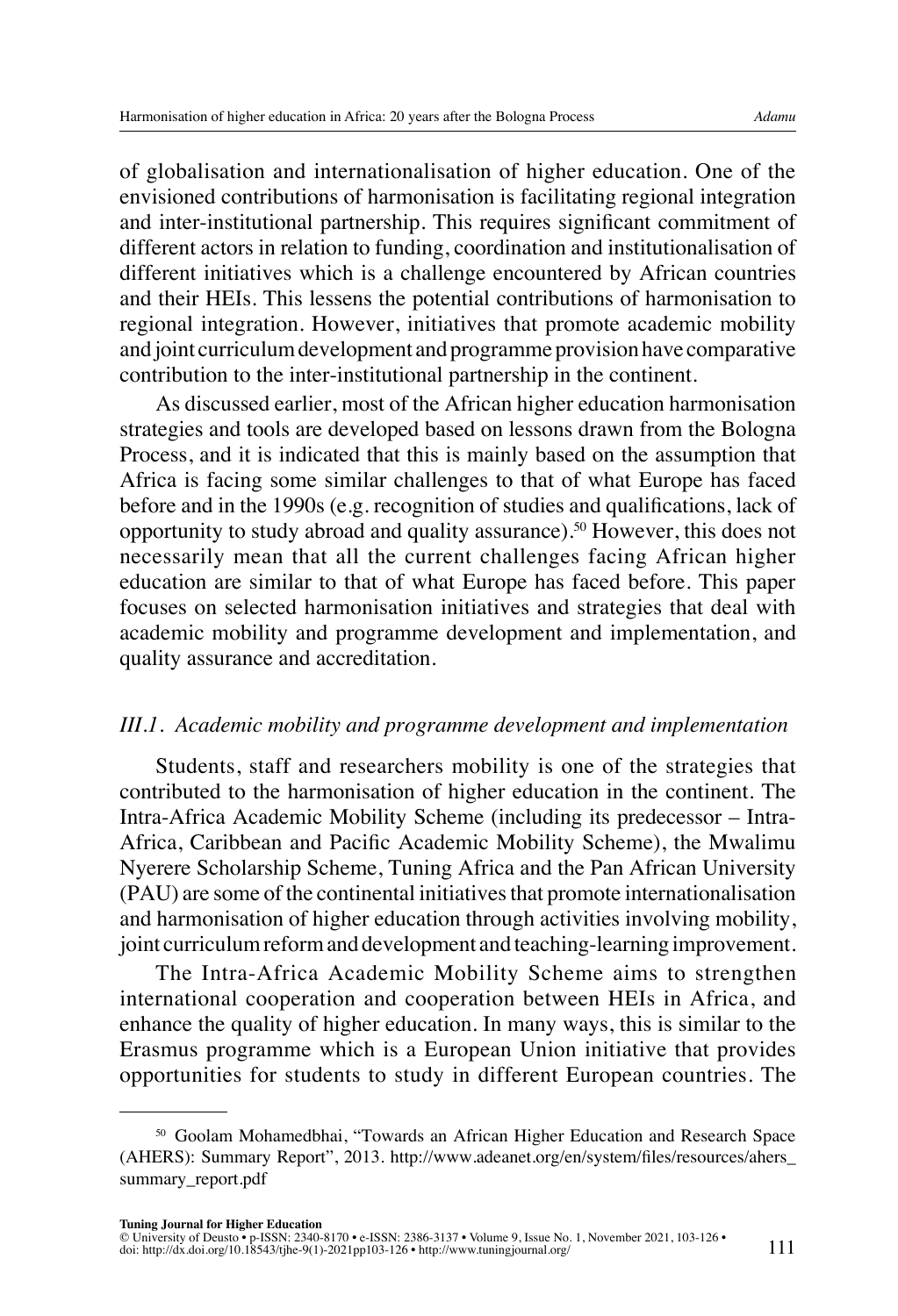Mwalimu Nyerere Scholarship aims to improve the skills and competences of students and staff, and promote research in the continent. The PAU, which is a continental university network that supports the development of centres of excellence in Africa, also promotes student mobility and research networking within the continent.<sup>51</sup>

Tuning Africa is another continental initiative that promotes academic mobility and programme development implementation. It contributes to quality enhancement mainly through developing joint curriculum and improving teaching-learning which in turn contributes to recognition of qualifications.52 It also contributes to improving the quality of education in the continent through matching graduates' academic qualifications with the skills and competences required in the world of work.53 It is part of the Joint Africa-EU Strategy that aims to support the harmonisation of higher education programmes in Africa. Tuning Africa is not unique to Africa, rather it is a replica of other similar continental initiatives -Tuning Europe and Tuning Latin America.

#### *III.2. Quality assurance and accreditation*

Enhancing the quality of higher education is one of the major goals of harmonisation of higher education in Africa and elsewhere. Quality is an important issue that all HEIs are making every effort to ensure. Accordingly, several countries have acknowledged the importance of establishing a national higher education quality assurance (OA) agency.<sup>54</sup>

In a globalized world, quality is not only an issue of a nation, and thus it requires closely working with other similar agencies through establishing subcontinental, continental and international QA agencies and networks. This helps to create collaborations through sharing information, good practices and experiences,<sup>55</sup> which in turn facilitate mobility of students and staff and recognition of studies and qualification. In Africa, sub-continental QA agencies and networks including the Inter-University Council for East Africa (IUCEA),

<sup>&</sup>lt;sup>51</sup> African Union, "First Progress Report of the Chairperson of the Commission on Academic Mobility Scheme in Africa," 2018, <https://au.int/sites/default/files/>documents/34072 doc-auc.report.academic.mobility. prc\_.29.03.pdf<br><sup>52</sup> Karola Hahn and Damtew Teferra, "Tuning as Instrument of Systematic Higher

Education Reform and Quality Enhancement: The African Experience". *Tuning Journal for Higher education* 1, no. 1 (2013): 127-163. [http://dx.doi.org/10.18543/tjhe-1\(1\)-2013pp127-163](http://dx.doi.org/10.18543/tjhe-1(1)-2013pp127-163).

<sup>53</sup> Oyewole "African harmonisation", 3.

<sup>&</sup>lt;sup>54</sup> Hahn and Teferra. "Tuning as instrument of systematic higher education reform", 134.

<sup>55</sup> Chiyevo Garwe, E. and Lovemore Gwati, "The role of International and Regional Quality Assurance Bodies". *Higher Education Research* 3, no. 1 (2018): 15-22. doi: 10.11648/j. her.20180301.14.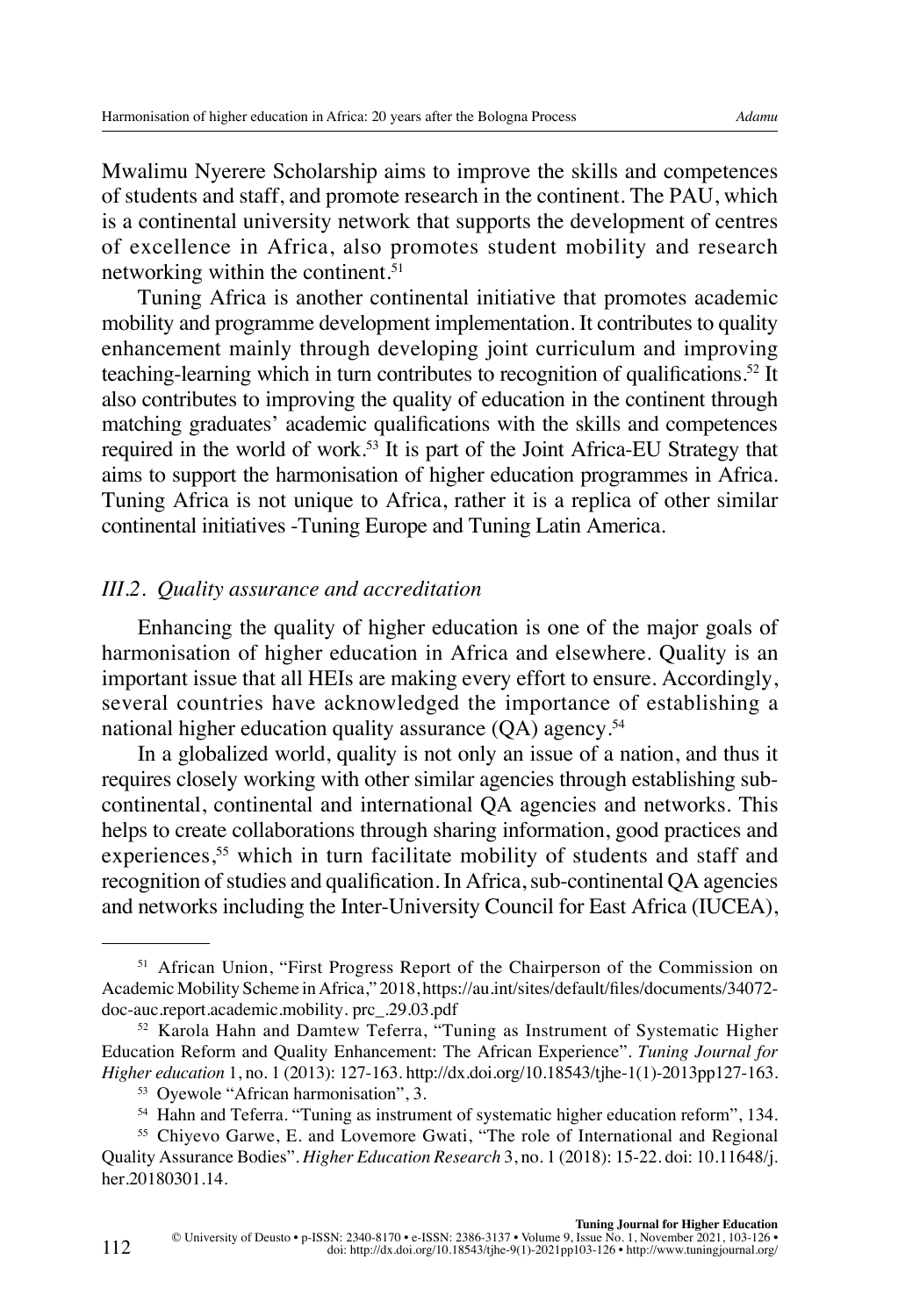the Southern African Quality Assurance Network (SAQAN), and the African and Malagasy Council for Higher Education (CAMES) are becoming more active and visible. Most of these agencies and networks had good working relationships with similar agencies, networks and development partners from the global north than their African counterparts. Although these QA bodies have common issues, there has been a lack of strong and active continental QA networks that provide platforms for sharing lessons, information, experiences and practices. The African Quality Assurance Network (AfriQAN), which was established in 2009, aims to fill this gap by serving as a continental network of higher education QA agencies in Africa.<sup>56</sup> AfriQAN aims to promote harmonised QA standards and create a competitive African higher education space through instilling QA culture in African HEIs and encouraging cooperation and association among QA agencies within Africa.<sup>57</sup>

The AUC recognized that lack of a strong regional body responsible for enhancing access to quality higher education and facilitating mutual recognition of academic qualifications are some of the major challenges that hinder the competitiveness of African higher education in the global arena. These necessitate the establishment of a continental quality assurance and regulatory framework which is referred to as the Pan-African Quality Assurance and Accreditation Framework (PAQAF). PAQAF, which is part of the African strategy for harmonisation of higher education, aims to improve the quality of higher education in the continent. Effective implementation of PAQAF is envisioned through the development and implementation of different tools and action lines including the Addis Convention; African Quality Rating Mechanism (AQRM); and the Harmonisation of African Higher Education Quality Assurance and Accreditation (HAQAA).

AQRM is a continental QA tool developed by the AU mainly to enhance institutional culture of quality,<sup>58</sup> compare performance of similar HEIs,<sup>59</sup> and contribute toward making African HEIs more globally competitive and

<sup>56</sup> Juma Shabani, Peter Okebukola, Olusola Oyewole, "Quality Assurance in Africa: Towards a Continental Higher Education and Research Space". *International Journal of African Higher Education* 1, no. 1 (2014): 139-171.

<sup>&</sup>lt;sup>57</sup> Garwe and Gwati, "The role of international and regional quality assurance bodies", 16-17.

<sup>&</sup>lt;sup>58</sup> African Union, "African Quality Rating Mechanism (AQRM) Survey Questionnaire. Revised Version," 2013, [https://au.int/sites/default/files/newsevents/working](https://au.int/sites/default/files/newsevents/working%20documents/27609-wd-aqrm_q_english_august_2013.pdf)  [documents/27609-wd-aqrm\\_q\\_english\\_august\\_2013.pdf](https://au.int/sites/default/files/newsevents/working%20documents/27609-wd-aqrm_q_english_august_2013.pdf).

<sup>59</sup> Lazarus Nabaho and Wilberforce Turyasingura, "An exploration of the 'African (Union Commission's) perspective' of quality and quality assurance in higher education: Latent voices in the African Quality Rating Mechanism (AQRM)," *Tuning Journal for Higher Education* 6, no.2 (2019): 73-95. [http://dx.doi.org/10.18543/tjhe-6\(2\)-2019pp73-95](http://dx.doi.org/10.18543/tjhe-6(2)-2019pp73-95).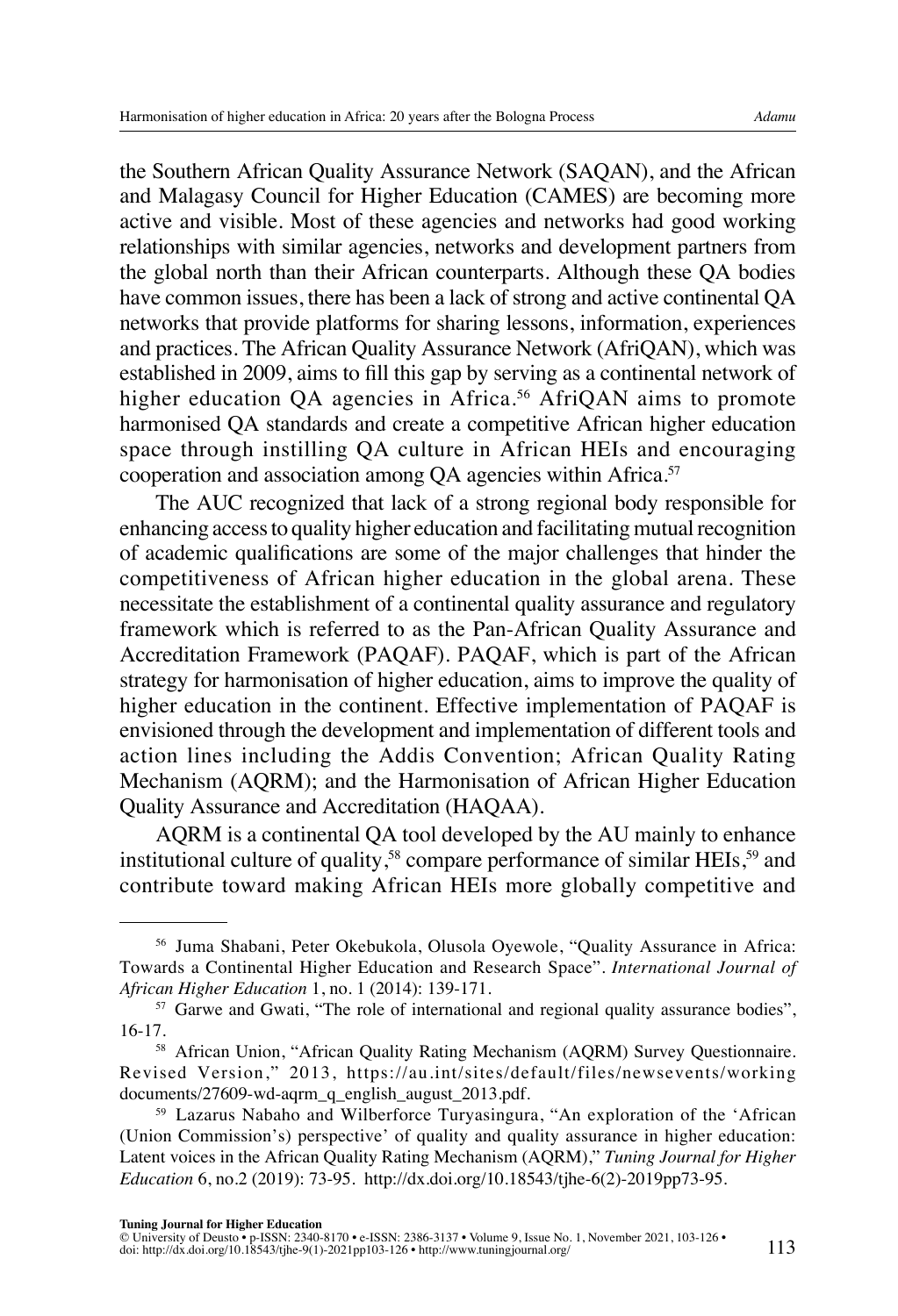locally relevant.<sup>60</sup> It aimed to achieve these by encouraging HEIs to assess and rate their performances against a set of established criteria.61,62 This indicates that based on the development and context of higher education in Africa the AU and AAU prefer rating to ranking. Hence, regardless of its feasibility and acceptability, AQRM could also subtly serve as a continental replacement for the global university ranking mechanisms.

HAQAA - one of the PAQAF's initiatives - aims to "contribute to and support the harmonisation of higher education programmes and the creation of a distinctive, attractive and globally competitive African higher education space, through enhanced intra-African collaboration."63 Its major activities include developing the African Standards and Guidelines for Quality Assurance in higher education (ASG-QA). The ASG-QA, which is mainly adapted from the Standards and Guidelines for Quality Assurance in the European Higher Education Area (ESG), provides an overarching framework for quality assurance. It complements the AQRM in enhancing the institutional culture of quality in African HEIs.

The AUC is also developing the African Continental Qualification Framework and planning to establish an African Credit Accumulation and Transfer System, a Continental QA and Accreditation Agency, a Continental Register for QA agencies and quality assured HEIs which are similar to the European Credit Accumulation and Transfer System (ECTS), European Quality Assurance Agency (EQAA) and European Quality Assurance Register for Higher Education (EQAR) respectively. These and the above discussions clearly indicate Africa's over dependence on harmonisation initiatives and strategies that are developed elsewhere.

## **IV. EU's influence on the higher education reform in Africa**

Africa wants to get out of the bottom level of global knowledge production, research and innovation and aspires to become one of the global

<sup>60</sup> Mohamedbhai, "Towards an African higher education", 6.

<sup>61</sup> Juma Shabani, Peter Okebukola, and Olusola Oyewole, "Regionalization of Quality Assurance in Africa," in *Regionalization of African Higher Education*, ed. Jane Knight and Emnet. T. Woldegiorgis (Rotterdam: Sense Publisher, 2017), 93-112. [https://doi.org/](https://doi.org/10.1007/978-94-6300-956-0_6) [10.1007/978-94-6300-956-0\\_6](https://doi.org/10.1007/978-94-6300-956-0_6).

<sup>62</sup> Lazarus Nabaho and Wilberforce Turyasingura, "An Exploration of the 'African (Union Commission's) Perspective' of Quality and Quality Assurance in Higher Education: Latent Voices in the African Quality Rating Mechanism (AQRM)," *Tuning Journal of Higher Education* 6, no. 2 (2019): 73-95, doi: [http://dx.doi.org/10.18543/tjhe-6\(2\)-2019pp73-95](http://dx.doi.org/10.18543/tjhe-6(2)-2019pp73-95).

<sup>63</sup> European Commission, "Harmonisation of higher education in Africa," 2015, [https://](https://www.africa-eu-partnership.org/sites/default/files/harmonisation_factsheet.pdf) [www.africa-eu-partnership.org/sites/default/files/harmonisation\\_factsheet.pdf](https://www.africa-eu-partnership.org/sites/default/files/harmonisation_factsheet.pdf).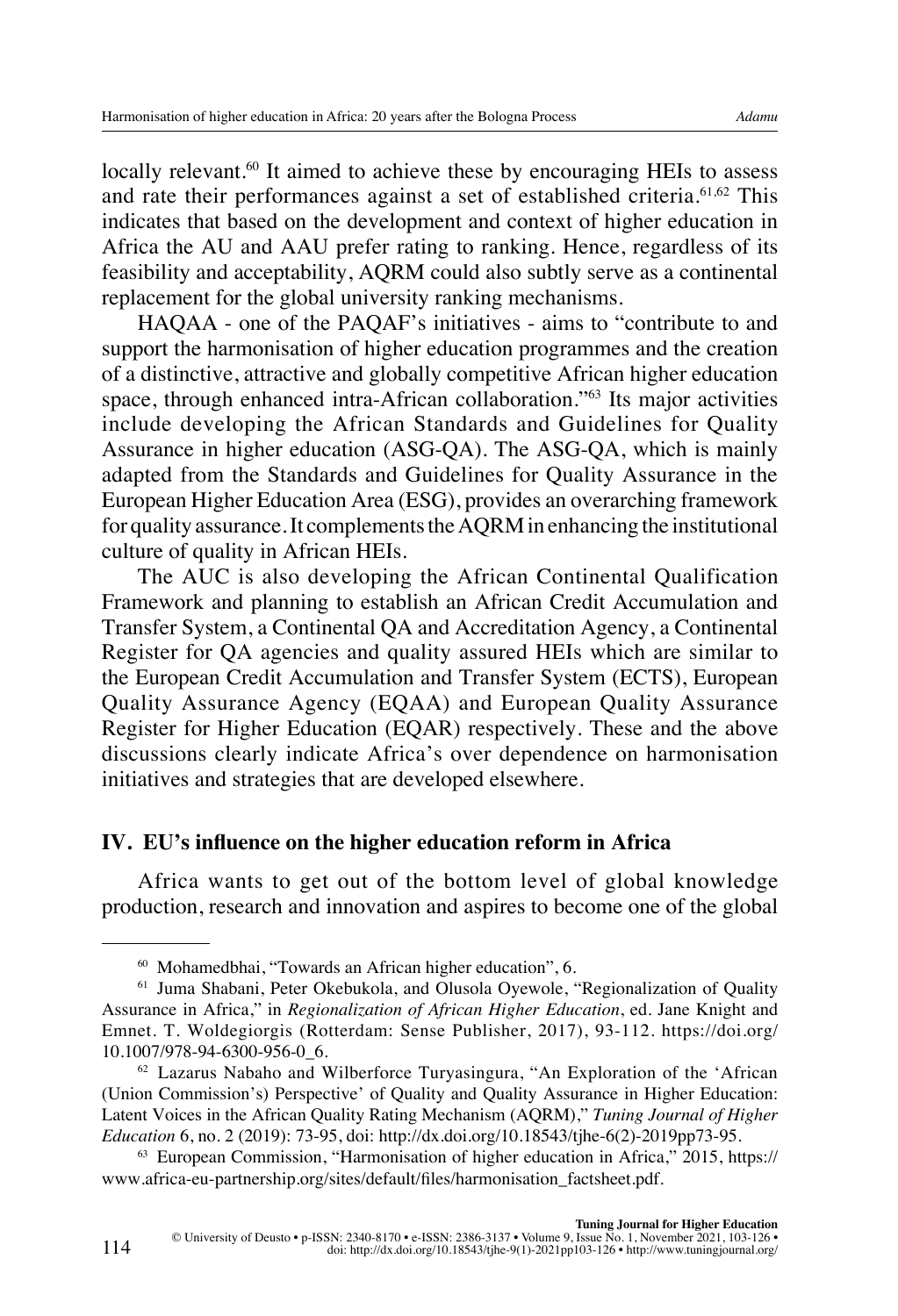competitive forces in higher education. This requires significant reform at different levels, and major stakeholders and continental policy makers considered the Bologna Process as an ideal strategy for achieving this purpose. This is mainly because first, some of the challenges that Africa is facing are similar to that of Europe. Secondly, the Bologna Process is considered as state of the art in the harmonisation of higher education worldwide. Thirdly, the Bologna Process has been gaining momentum in most African countries,<sup>64</sup> even before the AU has embarked on developing a strategy for harmonising African higher education. From this point of view and theoretically, it can be argued that the 'Bologna-Framed' higher education reform in Africa is a 'voluntary' harmonisation process. However, practically the reform is considerably influenced by the EU. The EU has used different mechanisms to influence and make sure that the higher education reform in Africa adheres to the principles and strategies of its Bologna Process. The following are some of the major mechanisms.

The EU uses the Africa-EU partnership as an overarching strategy to achieve the objectives of the external dimension of the Bologna Process which is a soft strategy that aims to influence the dynamics of higher education beyond Europe. Under this partnership, the EU has provided sizable financial support to a number of higher education strategies and reforms in Africa. These include but are not limited to Tuning Africa, AHERS, PAQAF, and Intra-Africa academic mobility scheme. It ensures that these strategies and reforms are in line with the Bologna Process through its 'technical support'. The EU 'technical support' involves, among others, sharing experiences of reform processes through arranging exposure visit to different groups involved in the reform, and providing consultancy services through European companies and institutions that promote the notions and values of the Bologna Process in the development and implementation of harmonisation projects.

The other mechanism that the EU uses to influence higher education reform in Africa is through including elements of the Bologna Process in its funding opportunities for African HEIs. For example, the Intra-Africa Academic Mobility Scheme requires applicant and partner institutions to include strategies for modernisation and internationalisation, mechanisms for comparability and complementarity of curricula and recognition of study period and qualifications obtained abroad. It also influences the reform through supporting the higher education cooperation between the

<sup>64</sup> Hocine Khelfaoui, "The Bologna Process in Africa: Globalization or Return to 'Colonial Situation'?," *Journal of Higher Education in Africa* 7 no. 1/2 (2009): 23-40.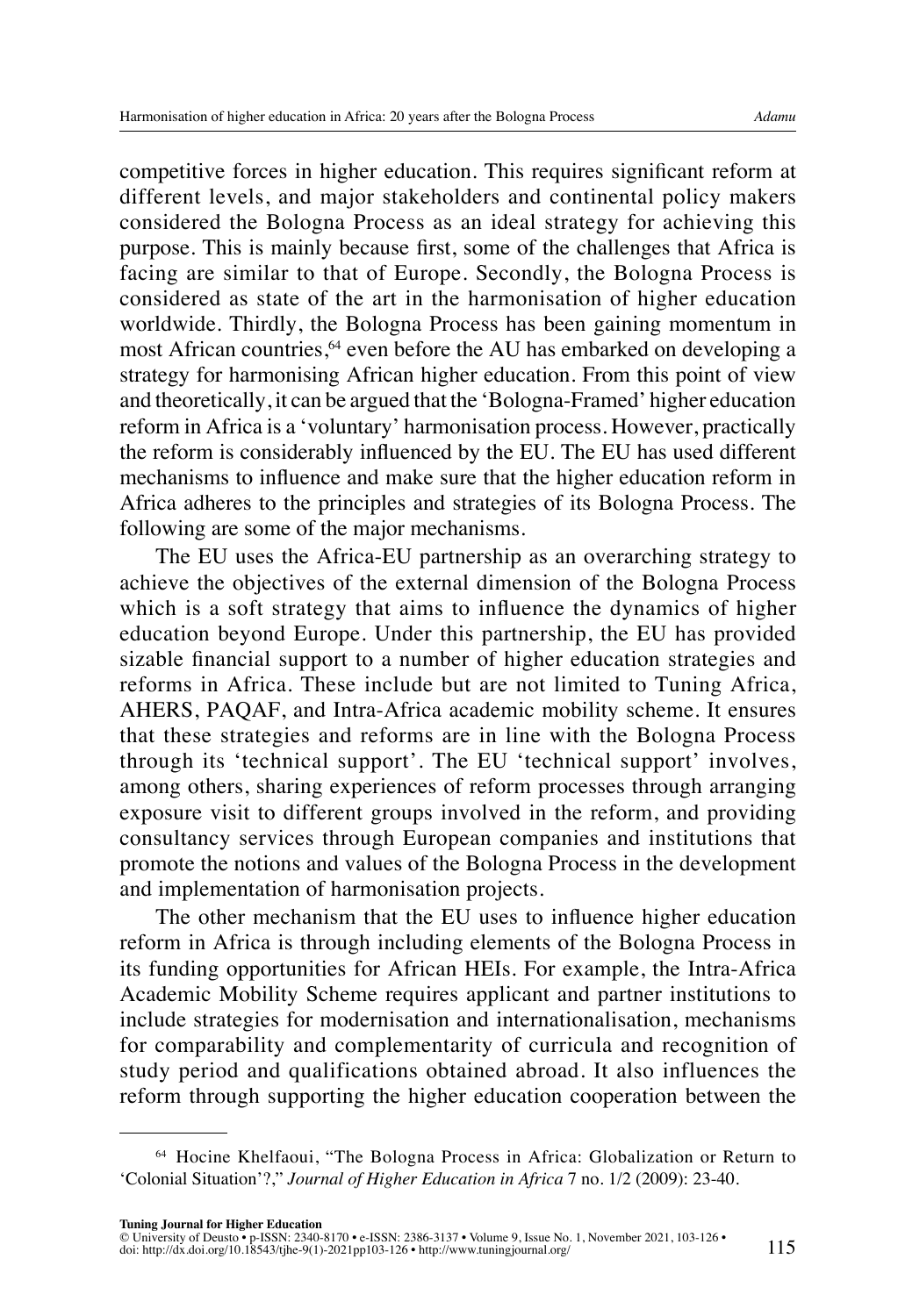Bologna member countries and some of the former European colonies that requires the latter to reform its higher education through persuasion or coercion.

One of EU's indirect mechanisms for influencing the higher education reform in Africa is by promoting values and impacts of the Bologna Process through promoting Erasmus Mundus Students and Alumni Association-African Chapter, using its different agencies (e.g. the European Association for Quality Assurance in Higher Education and the Association of European Universities) and using platforms and initiatives organized and developed by international organisations (e.g. UNESCO and the World Bank).<sup>65</sup>

Here, it is important to highlight why the EU wants to influence higher education reform in Africa and why some African countries and scholars are cautious of the EU's interest to support harmonisation initiatives in Africa. Europe had many African colonies which were considered as a source of production of raw materials by their colonial masters. Many years after independence, the global north including Europe still consider Africa as the dominant source of raw materials and major consumers of manufactured products.66 In relation to this, Europe wants to strengthen its strategic relationship with Africa to ensure and sustain its political and economic interests. Accordingly, it came up with the Africa-EU partnership which includes investing in people – education, science, technology and skills development as one of the priority areas in which most of the higher education harmonisation initiatives are included. Education significantly influences our attitudes, values, norms, opinions and perspectives. It is a gateway to achieve one's (individual, national, regional and continental) interest both directly and indirectly. Hence, it is not surprising to see education, research and innovation as one of the major components of the Pan-African Programme which is one of the main EU's financial instruments for the implementation of the joint Africa-EU partnership.

Africa was intentionally exploited and underdeveloped by European colonial masters, $67$  (Walter, 1973) which should be held accountable for the present economic and political situation of the continent. It was unarguable

<sup>65</sup> Foteini Asderaki, "Researching the European Higher Education Area External Effectiveness: Regime Complexity and Interplay," *European Journal of Higher Education* 9, no. 1 (2019): 40-57.<br><sup>66</sup> Stephen Ocheni, Basil C. Nwankwo, "Analysis of colonialism and its impact in

Africa," *Cross-Cultural Communication* 8, no.3 (2012): 46-54. [http://dx.doi.org/10.3968/j.](http://dx.doi.org/10.3968/j.ccc.1923670020120803.1189) [ccc.1923670020120803.1189.](http://dx.doi.org/10.3968/j.ccc.1923670020120803.1189)

<sup>67</sup> Walter Rodney, "How Europe underdeveloped Africa," (Bogle-L'Ouverture Publications, London and Tanzanian Publishing House, Dare Salaam, 1973).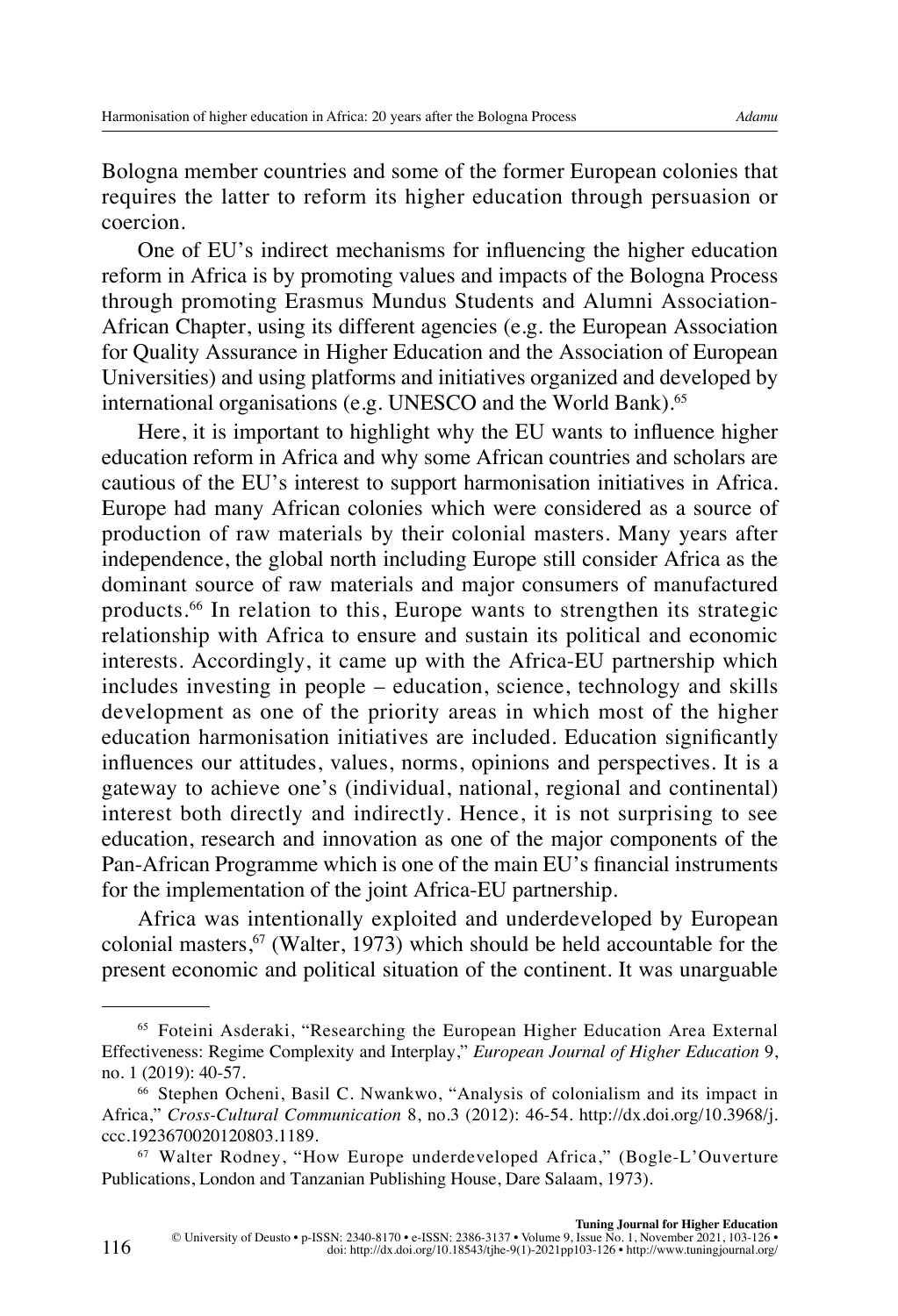that education was one of the main instruments used by European colonizers to create a continent that serves European interest by disentangling Africans from their identities, values, norms and traditions. Because of their past experience, despite positive elements of continental level partnership in education, Africans have been skeptical of EU's partnership and involvement in education development including its technical and financial support to the harmonisation initiatives.

#### **V. Factors affecting the implementation and institutionalisation of harmonisation of higher education in Africa**

The development and implementation of strategies for harmonisation of higher education at supranational and international level requires the political commitment of different countries because harmonisation of higher education is similar to higher education regionalism which is "a political project of region creation involving at least some state authority (national, supranational, international), who in turn designates and delineates the world's geographical region to which such activities extend, in the higher education policy sector."<sup>68</sup> EU's financial support and its nations' political commitment and HEIs' positive response to proposed reforms and changes in structures (e.g. degree structures) are some of the enabling environments for the much acclaimed harmonisation of higher education in Europe. This clearly indicates that developing or adapting different reform strategies, initiatives and tools are necessary but not sufficient conditions for effective implementation and institutionalisation of harmonisation of higher education which also requires national and continental concerted effort, funding and political commitment.

Some of the harmonisation initiatives (e.g. the joint curriculum development and the continental quality rating mechanism) to a certain extent take into consideration the continental and regional educational interests and focus areas. Although such initiatives have been positively received by continental, regional and national educational actors, aligning the initiatives and strategies to the institutional and national context is a major challenge. In Africa, the political commitment of most countries is also one of the biggest challenges and threats to the implementation and sustainability of the strategies for harmonisation of higher education in

<sup>68</sup> Meng-Hsuan Chou and Pauline Ravinet, "The Rise of 'Higher Education Regionalism': An Agenda for Higher Education Research," in *Handbook of Higher Education Policy and Governance*, ed. Jeroen Huisman, et al. (Basingstoke: Palgrave, 2015), 361–378.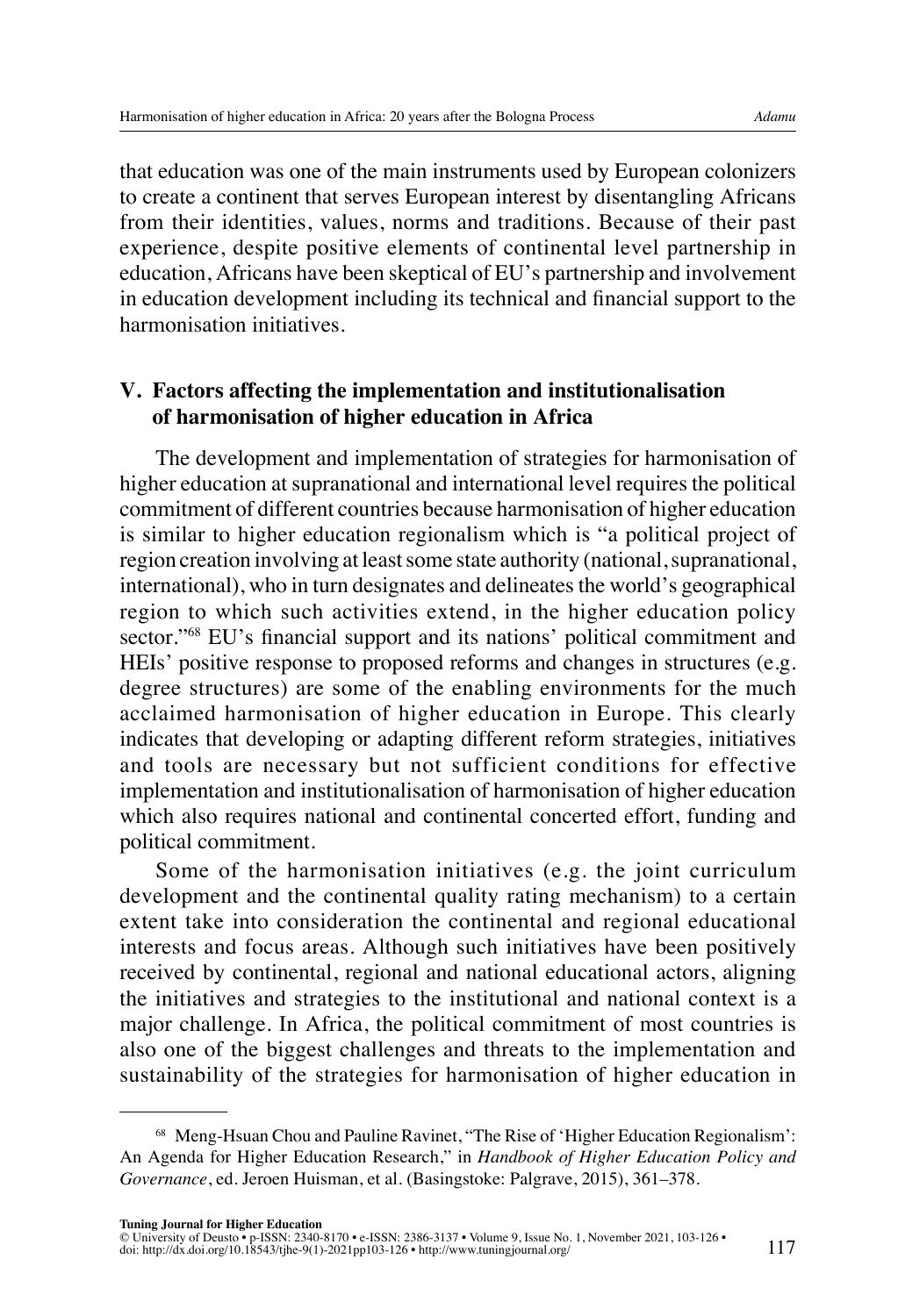Africa. Although most African countries are engaged in the development and adaptation of continental harmonisation strategies, their commitment to the implementation of harmonisation strategies is questionable. For example, as discussed earlier, the Arusha Convention was able to attract about 20 countries within three decades. The revised Convention (the Addis Convention) was endorsed in 2014 and entered into force on 15 December 2019. However, despite continual reminders by UNESCO and the Association of African Universities (AAU), as of October 2020 only 12 countries have ratified the Convention. This clearly shows the lack of most countries' political commitment to the continental higher education reforms.

"It is not surprising that territories and countries that have had colonial ties to Member States of the European Union are offered better treatment than those territories and countries that have not had such ties."69 While this may be good for different reasons, it is also important to note that there are Africans who do not see this positively because of their experience of colonialism. The colonial education system in Africa, which was based on the needs of European, subjugated indigenous language and culture and perpetuated dependency.70 The vestiges of the colonial footprint on African education are still evident and enduring. Accordingly, many scholars have promoted decolonisation of the education system in Africa.71,72,73 Because of this, there are Africans who are critical of Europe's involvement in Africa's education system regardless of its current interest to support harmonisation initiatives. There are also Africans who consider the involvement of Europe in African education through partnership and cooperation as a strategy for facilitating continuation of Western exploitation. This also affects effective implementation of EU driven harmonisation initiatives in Africa.

African countries have widely varying higher education systems and this is a challenge for harmonisation by itself. This is also partly a reason for

<sup>69</sup> Morten Broberg, "The EU's legal ties with its former colonies: When old love never dies". DIIS Working Paper, No. 2011:01, Danish Institute for International Studies, 2011. <https://www.econstor.eu/bitstream/10419/44696/1/64506016X.pdf>.

<sup>70</sup> Mamadou Gaye, "Western influences and activities in Africa," *Journal of Third World Studies* 15, no. 1 (1998): 65-78.<br><sup>71</sup> Foluke Adebisi, "Decolonising education in Africa: Implementing the right to

education by re-appropriating culture and indigeneity," *Northern Ireland Legal Quarterly*, 67, no.4 (2016): 433-451. <https://doi.org/10.53386/nilq.v67i4.129>.

<sup>72</sup> Ruth M. Mampane, Margaret F. Omidire, and Folake Ruth Aluko, "Decolonising higher education in Africa: Arriving at a glocal solution," *South African Journal of Education*, 38, no.4 (2018): 1-9. https://doi.org/[10.15700/saje.v38n4a1636.](https://doi.org/10.15700/saje.v38n4a1636)

<sup>73</sup> Dennis Ocholla, "Decolonizing higher education in Africa: Implications and possibilities for university libraries,". *International Insights,* 81, no.6 (2020).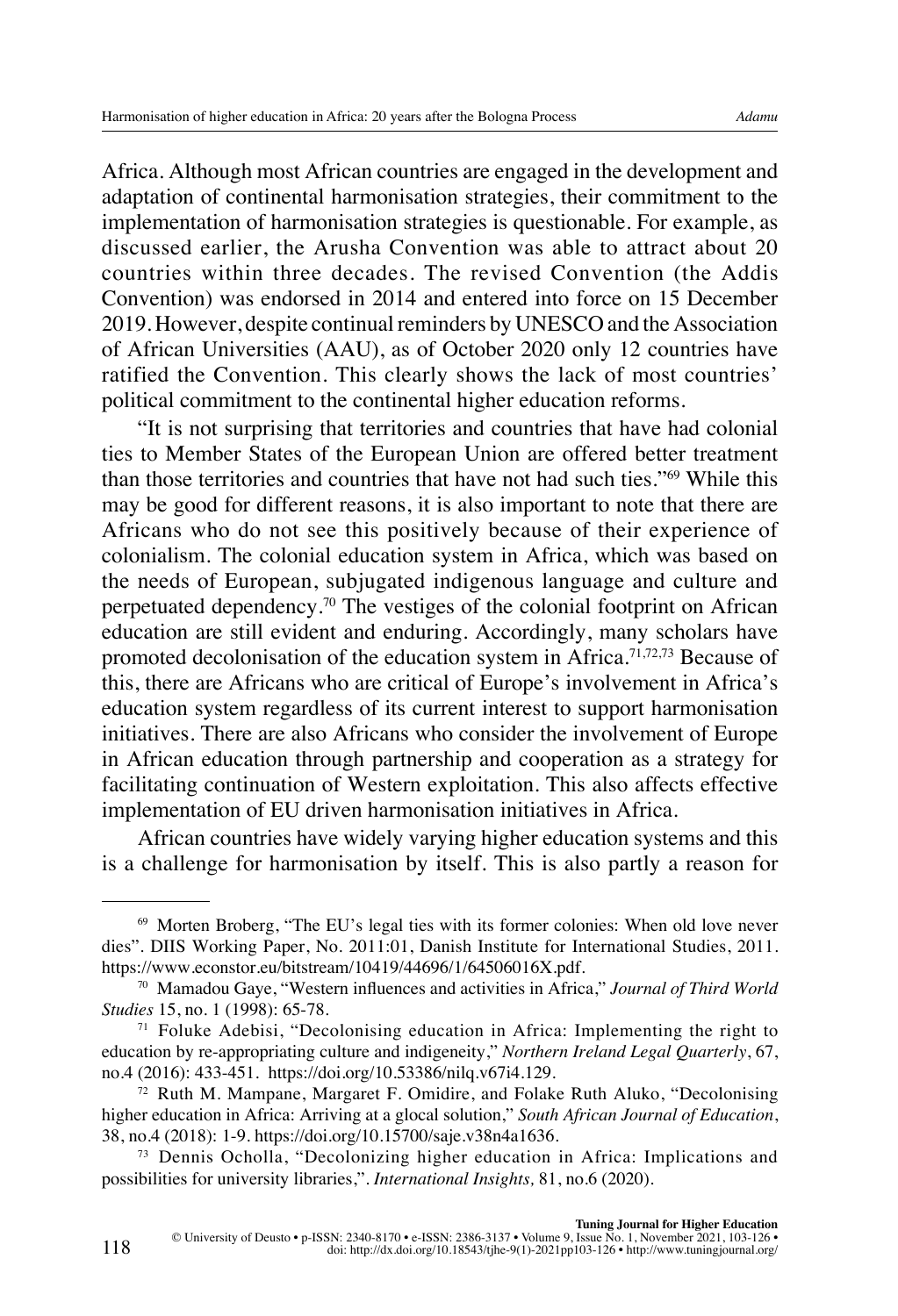some African countries' preference to align their higher education with the higher education system of their former colonies of European countries because of strong relations, strategic alliances and language. Moreover, some countries are more interested and committed to sub-continental than continental level harmonisation activities which are also drawn from the European experiences. This is mainly because, first, some of the continental level harmonisation strategies and tools have been developed after the countries have engaged in the sub-continental level harmonisation process. Second, those already involved in different sub-continental level harmonisation initiatives do not see strong added value that necessitate active engagement in the continental level harmonisation, and some of them even consider their continental level participation as duplication of efforts. This clearly indicates that as much as it is an opportunity, the on-going national and sub-continental level harmonisation is a challenge for the continental level harmonisation process. Moreover, the fragmented sub-continental level harmonisation initiatives promote South-North than South-South cooperation and harmonisation and "present a significant risk of perpetuating dependency on the old colonial legacies"74.

AU's commitment to harmonise African higher education is clear and important but its financial support to the harmonisation frameworks, strategies, initiatives and tools are not strong and mostly supported by its European counterpart. Most African countries seem to be also interested in the harmonisation strategies and initiatives so long as it has no significant financial implication. Yet, it is clear that harmonisation and its different activities are not that cheap, and this could be considered as a burden for the already underfunded higher education sector.

HEIs are major stakeholders that are responsible for implementing and benefiting from the outcomes of harmonisation of higher education. However, unlike in Europe, many HEIs in Africa are not well informed and actively engaged in the development and adaptation of different continental strategies for harmonisation of higher education. This potentially results in institutional resistance to the implementation of proposed changes and reforms related to harmonisation of higher education. The absence of a strong and committed body that feeds the continental harmonisation process based on empirical data is also another challenge for effectively implementing and fine-tuning the harmonisation process.

<sup>74</sup> Ement T. Woldegiorgis, *Regionalization of Higher Education in Africa: The Operationalization of the African Union Higher Education Harmonization Strategy* (Berline: Lit Verlag, 2017).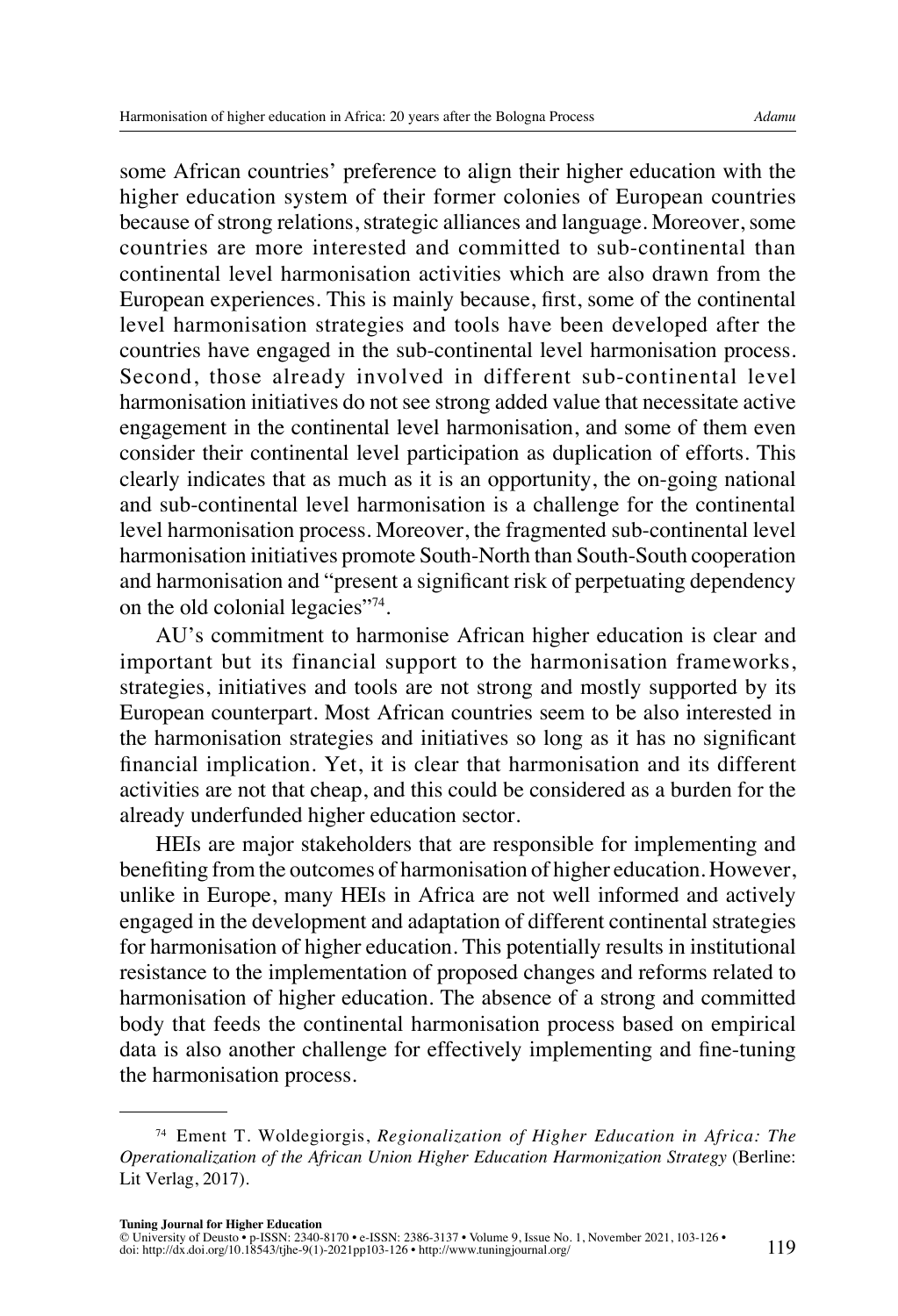Some studies promote the importance of drawing valuable lessons from the Bologna Process75,76 because of some similar challenges that both Africa and Europe have faced and the majority of African countries are former colonies of European countries that still have close collaboration in higher education. Other studies consider the Bologna Process as "a new paradigm of domination carried by the agents of globalization", $77$  "a tool that European countries used for their hegemonic project on Africa's higher education".<sup>78</sup> "a panacea to African higher education", $\frac{79}{2}$  a strategy that aims "to raise the flow of (good) non-European students into European universities",<sup>80</sup> and a reform which "does not solve the challenges and problems of the African higher education".<sup>81</sup> These kinds of perceptions and understandings are among the potential factors that affect effective implementation and institutionalisation of the "Bologna-Framed" harmonisation of higher education in Africa.

Continental, national and institutional education policies, strategies, initiatives and reforms are often informed and influenced by different global actors. Therefore, it is important and strategic to take good lessons from different experiences. However, the attempt to influence the African higher education systems to fit into the strategies and initiatives formulated and developed elsewhere in different contexts, instead of moulding the strategies and initiatives to align with local higher education systems has been a challenge for the implementation of harmonisation strategies and initiatives.

#### **VI. Conclusion**

120

The efforts made by the AU to deal with this priority are creditable. It is crystal clear that harmonisation of higher education in Africa is shaped by the

<sup>80</sup> Charlier and Croche, "Can the Bologna Process", 40.

<sup>75</sup> Mohamedbhai, "Towards an African higher education", 38.

<sup>76</sup> Damtew Teferra, The Bologna Process: The Experience and Challenges for Africa," in *The Bologna Process and the Shaping of the Future Knowledge Societies: Conference Report from the Third Conference on Knowledge and Politic*s, ed. Tor Halvorsen and Attle Nyhagen (Bergen: University of Bergen, 2005), 287-293.

<sup>77</sup> Khelfaoui. "The Bologna Process in Africa", 24.

<sup>78</sup> Jean-Emile Charlier and Sarah Croché, "The Bologna Process: A tool for Europe's Hegemonic Project on Africa". *Power and Education* 3, no.3 (2011): 304-316. [https://doi.](https://doi.org/10.2304%2Fpower.2011.3.3.304) [org/10.2304/power.2011.3.3.304.](https://doi.org/10.2304%2Fpower.2011.3.3.304)

<sup>79</sup> Zmas, "Global impacts of the Bologna Process", 12.

<sup>81</sup> Sintayehu. K Alemu, "African Higher Education and the Bologna Process," *European Journal of Higher Education* 9 no. 1 (2019): 118-132. [https://doi.org/10.1080/21568235.2018.](https://doi.org/10.1080/21568235.2018.1561313) [1561313.](https://doi.org/10.1080/21568235.2018.1561313)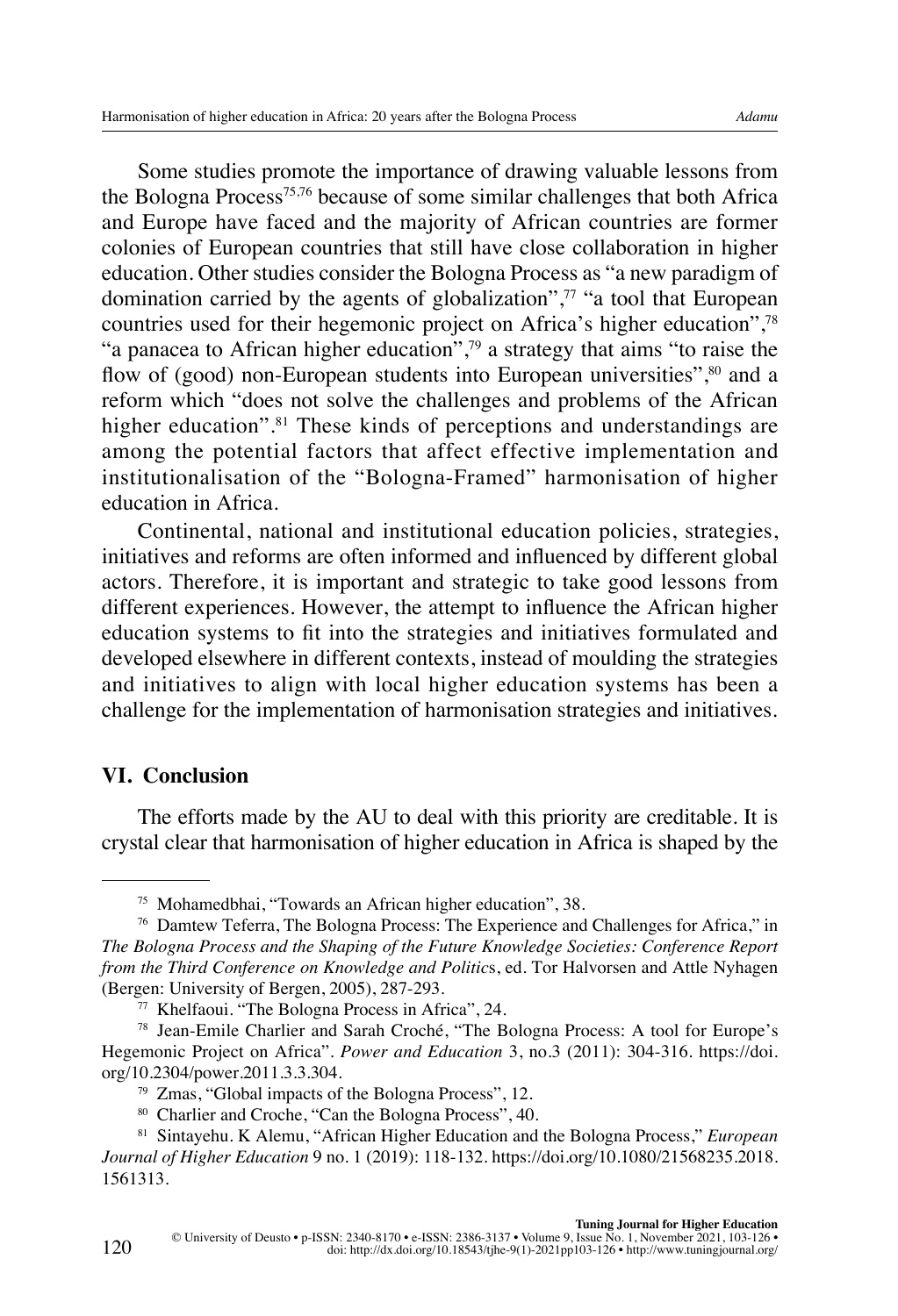Bologna Process and fundamentally influenced by the EU which is AU's prime political partner in the development of higher education and the principal financer and 'technical supporter' of most of the harmonisation projects in the continent. Africa welcomed the Bologna Process without establishing strong and genuine cooperation among its HEIs and ensuring nations' political and financial commitment to the promotion and implementation of national and continental higher education reforms. These factors led to frivolous adaptation and attempts to influence the African higher education systems to fit into the strategies and initiatives formulated and developed elsewhere in different contexts. This in turn has led to fragmented, inconsistent and ineffective implementation of the "Bologna-Framed" harmonisation of higher education in Africa. Although it is early to generalize, current trends and practice indicate that it is very likely that Africa and its HEIs will continue struggling to institutionalise and ensure the sustainability of the "Bologna-Framed" harmonisation process for a foreseeable future.

Therefore, to turn these around, Africa needs genuine and strong "conainsation" which is the process of continentalisation, nationalisation and institutionalisation of theories, ideas, notions, policies, strategies, approaches, initiatives, practices, etc. by putting the intended context at the center of the process. "Conainsation" thoroughly defies one-size-fits-all approach which often disregards contexts, and paves the way for coerced implementation and "self-imposed colonisation" which is subscribing to external prescriptions through coercion or ignorance or without critical inquiry to its ultimate relevance to local (continental, national and institutional) context. Africa also needs to think about developing innovative strategies for harmonisation of higher education which is mainly based on its identified challenges and problems and actual needs, and clear ultimate goals set to be achieved.

## **Bibliography**

- Adamu, Abebaw Yirga. "Internationalization of higher education in Africa: Introducing credit accumulation and transfer system." *International Journal of Public Policy, 8*, no. 4/5/6 (2012): 199-213.
- Adebisi, Foluke. "Decolonising education in Africa: Implementing the right to education by re-appropriating culture and indigeneity." *Northern Ireland Legal Quarterly,* 67, no. 4 (2016): 433-451.
- African Union Commission and European Commission. "Preface." In *Tuning and harmonisation of higher education: The African experience*, edited by Charles Awono Onana, et al. 9-10. Bilabo: University of Deusto, 2014.
- African Union. "Second Decade of Education for Africa (2006-2015): Plan of Action," 2006, [http://www.unesco.org/new/fileadmin/MULTIMEDIA/FIELD/](http://www.unesco.org/new/fileadmin/MULTIMEDIA/FIELD/Dakar/pdf/AU%20SECOND%20DECADE%20ON%20EDUCTAION%202006-2015.pdf)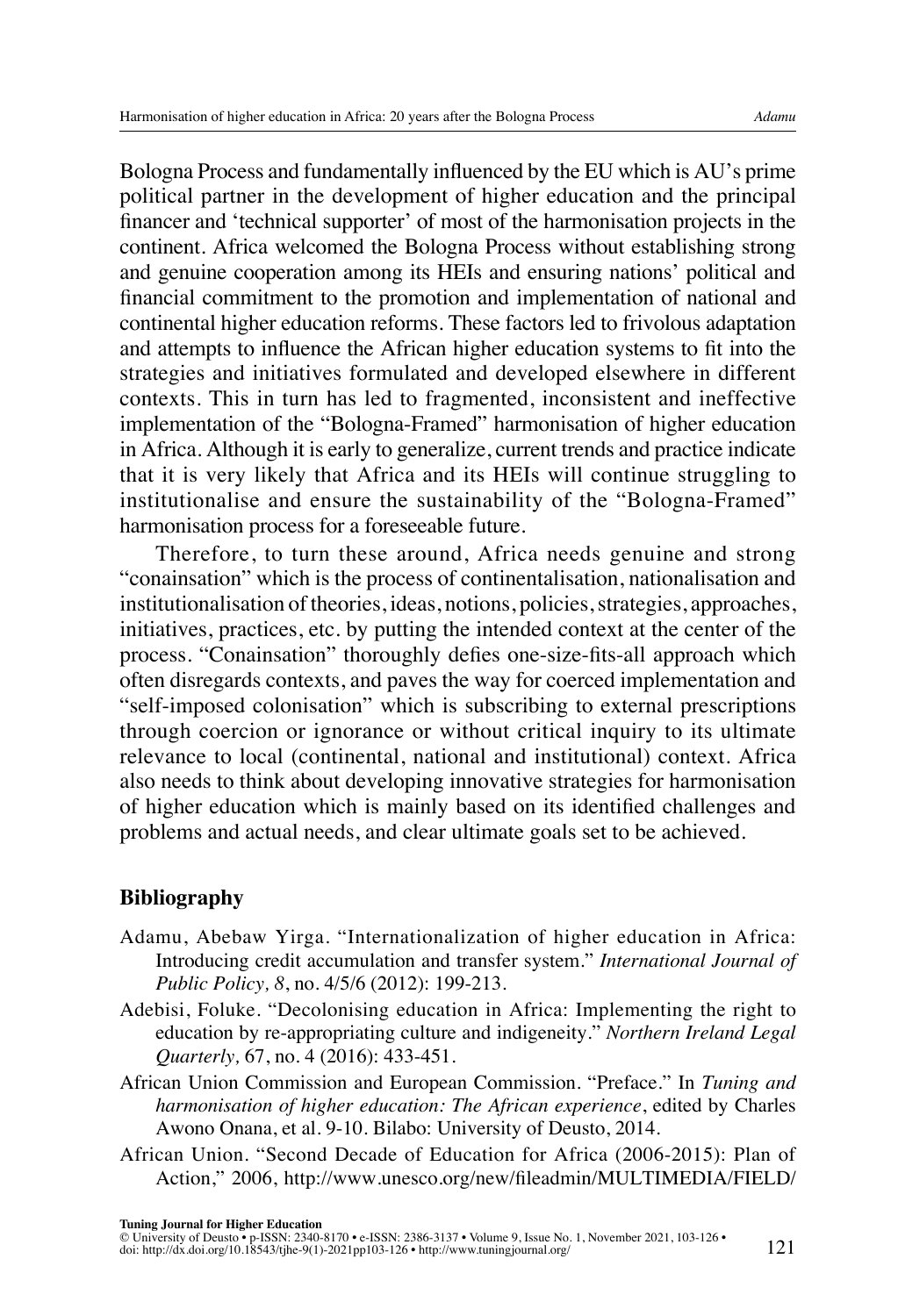[Dakar/pdf/AU%20SECOND%20DECADE%20ON%20EDUCTAION%20](http://www.unesco.org/new/fileadmin/MULTIMEDIA/FIELD/Dakar/pdf/AU%20SECOND%20DECADE%20ON%20EDUCTAION%202006-2015.pdf) [2006-2015.pdf](http://www.unesco.org/new/fileadmin/MULTIMEDIA/FIELD/Dakar/pdf/AU%20SECOND%20DECADE%20ON%20EDUCTAION%202006-2015.pdf)

- African Union. *Harmonization of higher education programmes in Africa: A strategy for the African Union*. Addis Ababa: African union, 2007.
- African Union. "African quality rating mechanism (AQRM) survey questionnaire. Revised version," 2013. [https://au.int/sites/default/files/newsevents/working](https://au.int/sites/default/files/newsevents/working%20documents/27609-wd-aqrm_q_english_august_2013.pdf)  [documents/27609-wd-aqrm\\_q\\_english\\_august\\_2013.pdf](https://au.int/sites/default/files/newsevents/working%20documents/27609-wd-aqrm_q_english_august_2013.pdf)
- African Union. "First progress report of the chairperson of the commission on academic mobility scheme in Africa," 2018. <https://au.int/sites/default/files/> documents/34072-doc-auc.report.academic.mobility. prc \_.29.03.pdf
- Alemu, Sintayehu Kassaye. "African higher education and the Bologna Process." *European Journal of Higher Education*, 9 no. 1 (2019): 118-132.
- Asderaki, Foteini. "Researching the European Higher Education Area external effectiveness: Regime complexity and interplay." *European Journal of Higher Education*, 9, no. 1 (2019): 40-57.
- Association for the Development of Education in Africa. "Policy brief: Harmonization of higher education in Africa or why we need to hang in there together…." 2015, [http://www.adeanet.org/en/system/files/policy\\_brief\\_harmonization\\_en.pdf](http://www.adeanet.org/en/system/files/policy_brief_harmonization_en.pdf)
- Bergen Communiqué. "European Higher Education Area Achieving the goals". Communiqué of the Conference of European Ministers Responsible for Higher Education. Bergen, 19-20 May 2005. [http://ehea.info/media.ehea.info/file/](http://ehea.info/media.ehea.info/file/20050412-13_Mondorf/67/6/BFUG5_8_Draft_579676.pdf) [20050412-13\\_Mondorf/67/6/BFUG5\\_8\\_Draft\\_579676.pdf](http://ehea.info/media.ehea.info/file/20050412-13_Mondorf/67/6/BFUG5_8_Draft_579676.pdf)
- Bologna Declaration. "Joint declaration of the European Ministers of Education," 1999, [https://www.eurashe.eu/library/bologna\\_1999\\_bologna-declaration-pdf/](https://www.eurashe.eu/library/bologna_1999_bologna-declaration-pdf/)
- Brandle, Tobias. "Only a matter of education policy ideals? German professors' perception of the Bologna Process." *Higher Education Quarterly*, 70, no. 4 (2016): 354-383.
- Broberg, Morten. "The EU's legal ties with its former colonies: When old love never dies". DIIS Working Paper, No. 2011:01, Danish Institute for International Studies, 2011. [https://www.econstor.eu/bitstream/10419/44696/1/64506016X.](https://www.econstor.eu/bitstream/10419/44696/1/64506016X.pdf) [pdf.](https://www.econstor.eu/bitstream/10419/44696/1/64506016X.pdf)
- Carnoy, Martin. "Globalisation, educational trends and the open society". Open Society Institute, Education Conference - Education and open society: A critical look at new perspectives and demands, 2005, [https://www.opensocietyfoundations.](https://www.opensocietyfoundations.org/uploads/7) [org/uploads/7](https://www.opensocietyfoundations.org/uploads/7) fab0f35-4f84-4ed7-82d6-ee2346b7c142/ carnoy\_ english.pdf
- Chao, Roger. J. "Reflections on the Bologna Process: the making of an Asia Pacific Higher Education Area." *European Journal of Higher Education*, 1, no. 2-3 (2011): 102-118.
- Charlier, Jean-Emile and Sarah Croche. "Can the Bologna Process make the move faster towards the development of an international space for higher education where Africa would find its place?" *Journal of Higher Education in Africa*, 7, no. 1&2 (2009): 39-59.
- Charlier, Jean-Emile and Sarah. Croché. "The Bologna Process: A tool for Europe's hegemonic project on Africa". *Power and Education*, 3, no.3 (2011): 304-316.

122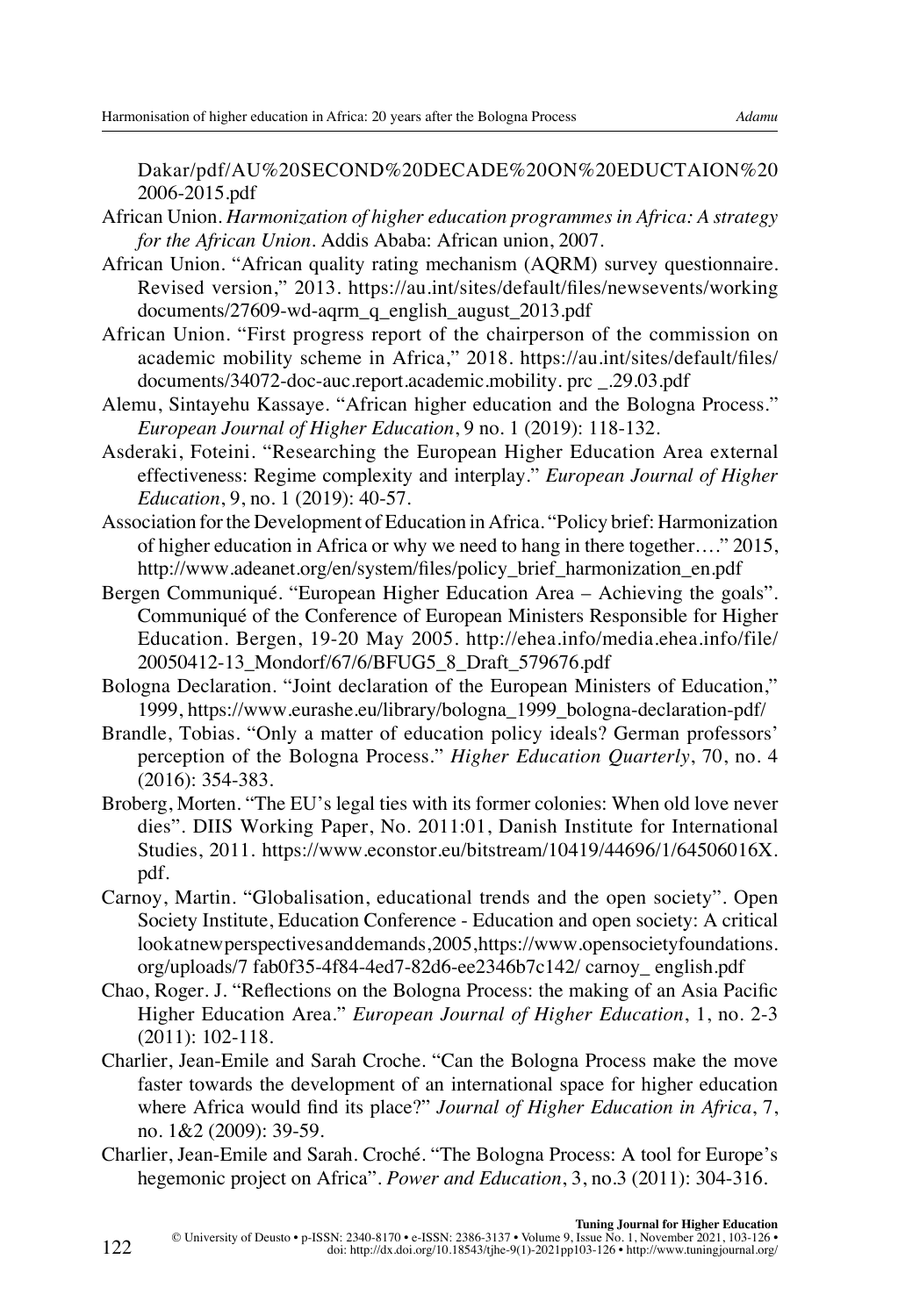- Chou, Meng-Hsuan and Pauline Ravinet. "The rise of 'higher education regionalism': An agenda for higher education research." In *Handbook of higher education policy and governance*, edited by Jeroen Huisman, Harry De Boer, David D. Dill, and Manuel Souto-Otero, 361–378. Basingstoke: Palgrave, 2015.
- Crosier, David and Teodora Parveva. *The Bologna Process: Its impact on higher education development in Europe and beyond*. Paris: UNESCO, 2013.
- European Commission. "Harmonisation of higher education in Africa," 2015, [https://](https://www.africa-eu-partnership.org/sites/default/files/harmonisation_factsheet.pdf) [www.africa-eu-partnership.org/sites/default/files/harmonisation\\_factsheet.pdf](https://www.africa-eu-partnership.org/sites/default/files/harmonisation_factsheet.pdf)
- European Commission. "Towards the European Higher Education Area by 2025," 2018, [https://ec.europa.eu/commission/news/towards-european-education-area-](https://ec.europa.eu/commission/news/towards-european-education-area-2025-2018-may-22_en)[2025-2018-may-22\\_en](https://ec.europa.eu/commission/news/towards-european-education-area-2025-2018-may-22_en)
- European Commission/EACEA/Eurydice. "The European Higher Education Area in 2018: Bologna Process implementation report". Luxembourg: Publications Office of the European Union, 2018.
- Garwe, E. Chiyevo and Lovemore Gwati. "The role of international and regional quality assurance bodies." *Higher Education Research*, 3, no. 1 (2018): 15-22.
- Gaye, Mamadou. "Western influences and activities in Africa." *Journal of Third World Studies*, 15, no. 1 (1998): 65-78.
- Hahn, Karola and Damitew Teferra. "Tuning as instrument of systematic higher education reform and quality enhancement: The African experience." *Tuning Journal for Higher education*, 1, no. 1 (2013): 127-163.
- Hoosen, Sarah, Neil Butcher, and Betarice K. Njenga. "Harmonisation of higher education programmes: A strategy for the African Union." *African Integration and Development Review*, 3, no. 1 (2009): 1-36.
- Kehm, Barbara M. "The future of the Bologna Process -The Bologna Process of the future." *European Journal of Education*, 45, no. 4 (2010): 529-534.
- Khelfaoui, Hocine. "The Bologna Process in Africa: Globalization or return to 'colonial situation'?" *Journal of Higher Education in Africa*, 7 no. 1/2 (2009): 23-40.
- Klemenčič, Manja. "20 Years of the Bologna Process in a Global Setting: The external dimension of the Bologna Process revisited." *European Journal of Higher Education*, 9, no.1 (2019): 2-6.
- Knight, Jane. "A model for the regionalization of higher education: The role and contribution of tuning." *Tuning Journal for Higher education*, 1, no. 1 (2013): 105-125.
- London Communiqué. "European higher education in a global setting: A strategy for the external dimension of the Bologna Process," London, 17-18 May 2007. [http://www.ehea.info/media.ehea.info/file/EHEA\\_in\\_a\\_Global\\_Context/24/2/](http://www.ehea.info/media.ehea.info/file/EHEA_in_a_Global_Context/24/2/Strategy_plus_possible_actions_597242.pdf) [Strategy\\_plus\\_possible\\_actions\\_597242.pdf](http://www.ehea.info/media.ehea.info/file/EHEA_in_a_Global_Context/24/2/Strategy_plus_possible_actions_597242.pdf)
- Lunt, Ingrid. "The implementation of the BP for the development of a European qualification in psychology." *European Psychologist*, 10, no. 2 (2005): 86-92.
- Mampane, Ruth M., Margaret F. Omidire, and Folake Ruth Aluko. "Decolonising higher education in Africa: Arriving at a glocal solution." *South African Journal of Education*, 38, no.4 (2018): 1-9.

**Tuning Journal for Higher Education**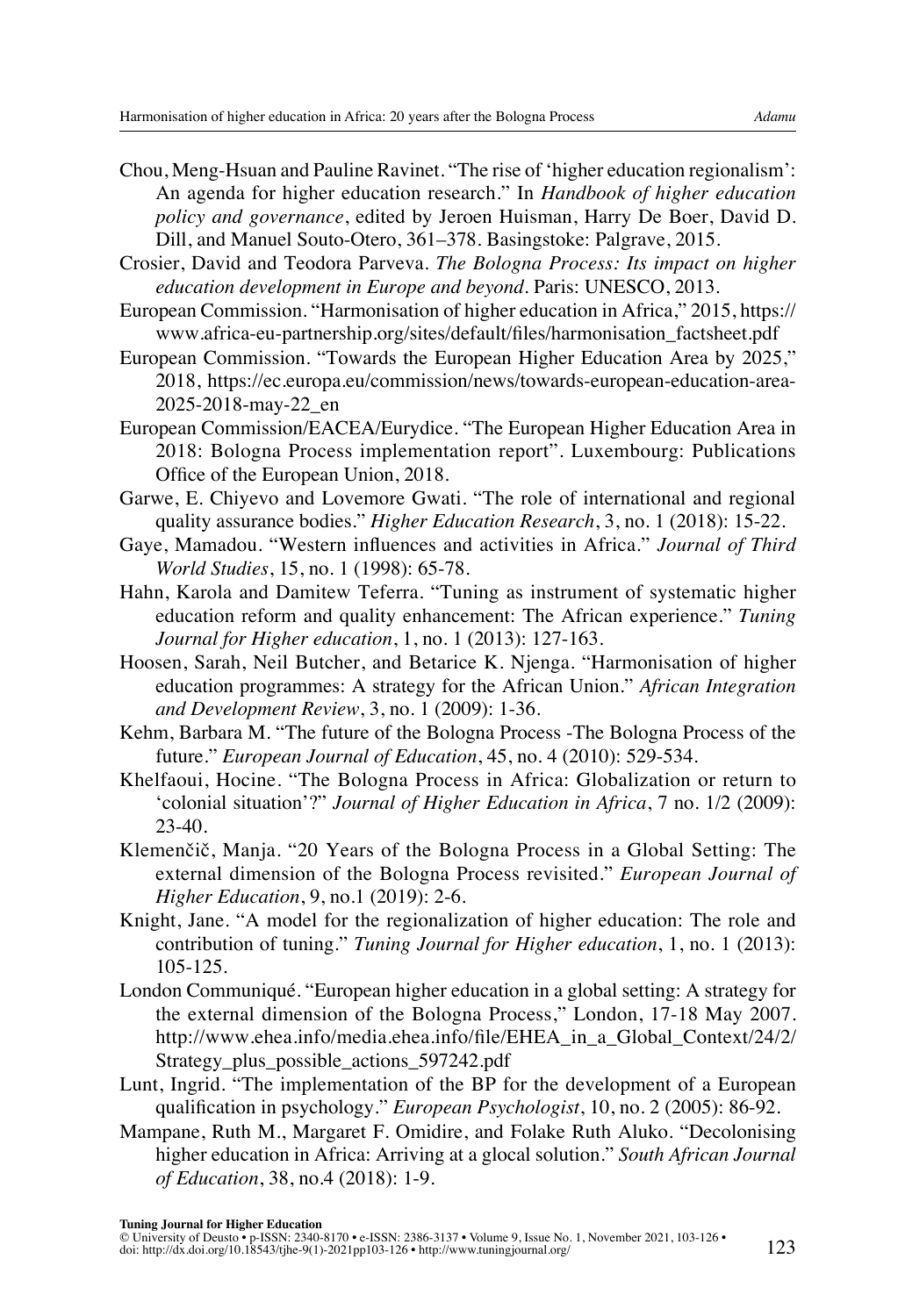- Matthews, David. "Bologna Process still 'treading water', say critics". The World University Ranking, May 29, 2018, [https://www.timeshighereducation.com/](https://www.timeshighereducation.com/news/bologna-process-still-treading-water-say-critics) [news/bologna-process-still-treading-water-say-critics](https://www.timeshighereducation.com/news/bologna-process-still-treading-water-say-critics)
- Mitchell, Douglas E. and Selin Yildiz Nielsen. "Internationalisation and globalisation in higher education." In *Globalisation, Education and Management*, edited by Hector Cuadra-Montiel, 3-22. London: IntechOpen, 2012.
- Mohamedbhai, Goolam. "Towards an African higher education and research space (AHERS): Summary report," 2013, [http://www.adeanet.org/en/system/files/](http://www.adeanet.org/en/system/files/%20resources/ahers_%20summary_report.pdf)  [resources/ahers\\_ summary\\_report.pdf](http://www.adeanet.org/en/system/files/%20resources/ahers_%20summary_report.pdf)
- Moscovitz, Hannah and Hila Zahavi. "The Bologna Process as a foreign policy endeavour: Motivations and reactions to the externalisation of European higher education." *European Journal of Higher Education*, 9, no. 1 (2019): 7-22.
- Nabaho, Lazarus and Wilberforce Turyasingura. "An exploration of the 'African (Union Commission's) perspective' of quality and quality assurance in higher education: Latent voices in the African Quality Rating Mechanism (AQRM)." *Tuning Journal for Higher Education*, 6, no.2 (2019): 73-95.
- Ocheni, Stephen, Basil C. Nwankwo. Analysis of Colonialism and Its Impact in Africa. *Cross-Cultural Communication*, 8 no. 3 (2012): 46-54.
- Ocholla, Dennis. "Decolonizing higher education in Africa: Implications and possibilities for university libraries." *International Insights*, 81, no.6 (2020).
- OECD. "Executive Summary." In *Higher Education to 2030,* Volume 2, Globalisation, 13-16. Paris: OECD, 2009. <https://doi.org/10.1787/9789264075375-en>
- Oyewole, Olusola. "African harmonisation: An academic process for a political end?" Chronicle of African Higher Education, 2013, [http://www.inhea.org/wp](http://www.inhea.org/wp-content/uploads/2016/02/Oyewole-Harmonization.pdf)[content/uploads/2016/02/Oyewole-Harmonisation.pdf](http://www.inhea.org/wp-content/uploads/2016/02/Oyewole-Harmonization.pdf)
- Pechar, Hans. "The decline of an academic oligarchy: The Bologna Process and 'Humboldt's last warriors." In *European higher education at the crossroads: Between the Bologna Process and national reforms*, edited by Adrian Curaj, Peter Scott, Lazar Vlasceanu, and Lesley Wilson, 613-630. Dordrecht: Springer, 2012.
- Rodney, Walter. *How Europe underdeveloped Africa*. London: Bogle-L'Ouverture Publications and Dare Salaam: Tanzanian Publishing House, 1973.
- Shabani, Juma, Peter Okebukola, Olusola Oyewole. "Quality assurance in Africa: Towards a continental higher education and research space." *International Journal of African Higher Education*, 1, no. 1 (2014): 139-171.
- Shabani, Juma, Peter. Okebukola, and Olusola Oyewole. "Regionalization of quality assurance in Africa." In *Regionalization of African higher education*, edited by Jane Knight and Emnet. T. Woldegiorgis, 93-112. Rotterdam: Sense Publisher, 2017.
- Sorbonne Declaration. "Joint declaration on harmonisation of the architecture of the European higher education system," 1998, [http://www.ehea.info/media.ehea.](http://www.ehea.info/media.ehea.info/file/1998_Sorbonne/61/2/1998_Sorbonne_Declaration_English_552612.pdf) [info/file/1998\\_Sorbonne/61/2/1998\\_Sorbonne\\_Declaration\\_English\\_552612.](http://www.ehea.info/media.ehea.info/file/1998_Sorbonne/61/2/1998_Sorbonne_Declaration_English_552612.pdf) [pdf](http://www.ehea.info/media.ehea.info/file/1998_Sorbonne/61/2/1998_Sorbonne_Declaration_English_552612.pdf)
- Tauch, Christian. "The Bologna Process: State of implementation and external dimension." In *Opening up to the wider world: The external dimension of the*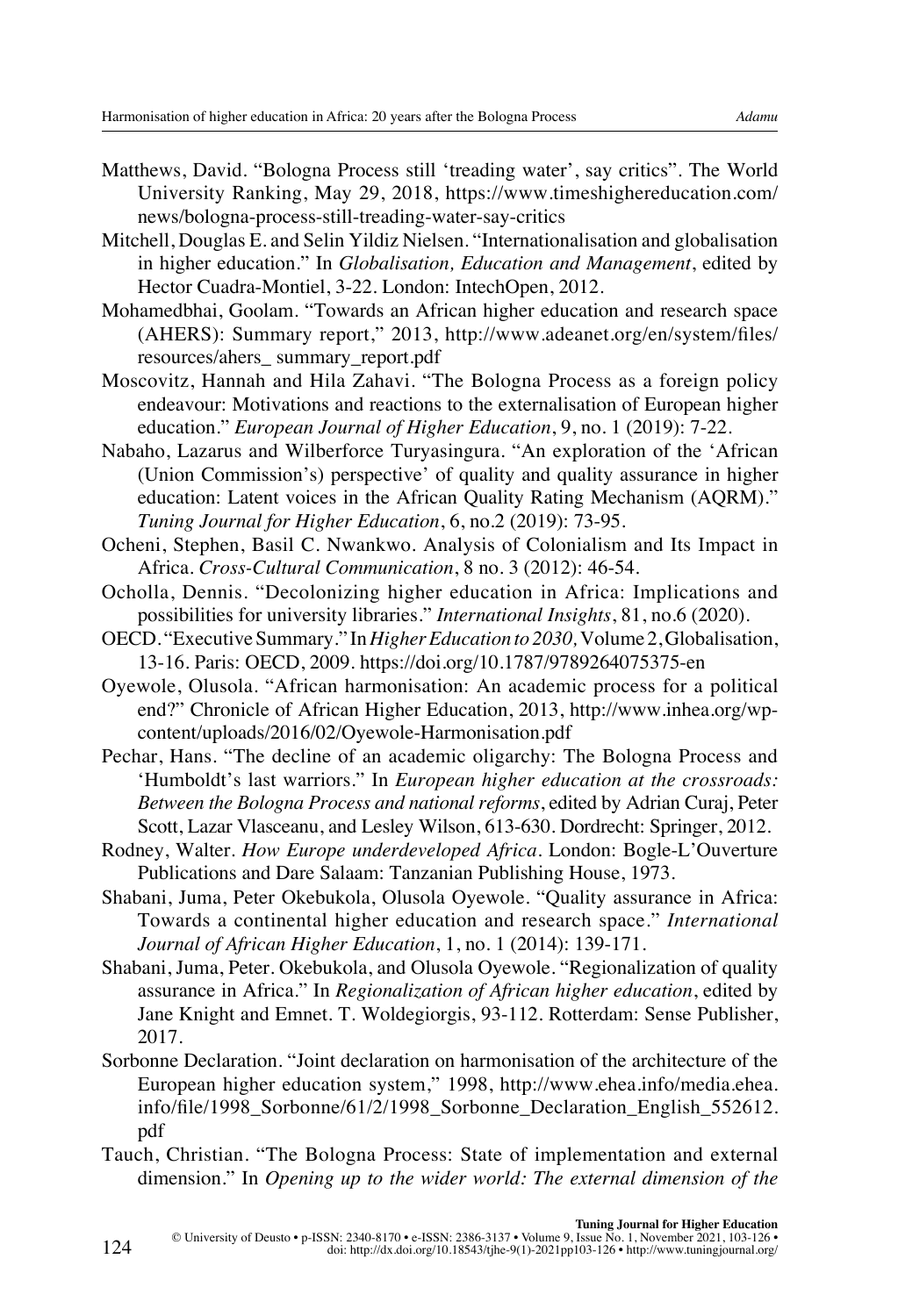*Bologna Process*, edited by Franziska Muche, 23-30. Bonn: Lemmens Verlagsand Mediengesellschaft mbH, 2005.

- Teferra, Damtew. "The Bologna Process: The experience and challenges for Africa." In *The Bologna Process and the shaping of the future knowledge societies: Conference Report from the Third Conference on Knowledge and Politics, the University of Bergen, May 18-20th 2005*, edited by Tor Halvorsen and Attle Nyhagen, 287-293. Bergen: University of Bergen, 2005.
- Teferra, Damtew. "The international dimension of higher education in Africa: Status, challenges, and prospects." In *Higher education in Africa: The international dimension*, edited by Damtew Teferra and Jane Knight, 44-79. Accra: Association of African University, 2008.
- UNESCO. "Higher education in a globalized society: UNESCO Education Position Paper." Paris: UNESCO, 2004.
- UNESCO. "The new dynamics of higher education and research for societal change and development". World Conference on Higher Education. Communiqué. July 5-8, 2009, Paris: UNESCO.
- UNESCO. "Revised convention on the recognition of studies, certificates, diplomas, degrees and other academic qualifications in higher education in African States." 12 December 2014, Addis Ababa, 2014.
- UNESCO. "Evaluation of UNESCO's regional conventions on the recognition of qualifications in higher education." Paris: UNESCO, 2016.
- Westerheijden, F. Don, Eric Beerkens, Leon Cremonini, Jeroen Huisman, Barbara Kehm, Aleksandra Kovac, Predrag Lazetic, et al. *The First Decade of Working on the European Higher Education Area: The Bologna Process Independent Assessment: Executive Summary, Overview and Conclusions*. Ghent: University of Ghent, 2010.
- Woldegiorgis, Emnet T. "Conceptualizing harmonization of higher education systems: The application of regional integration theories on higher education studies." *Higher Education Studies*, 3 no. 2 (2013): 12-23.
- Woldegiorgis, Ement T. *Regionalization of higher education in Africa: The operationalization of the African Union higher education harmonization strategy*. Berline: Lit Verlag, 2017.
- Woldegiorgis, Emnet T., Petronella Jonck, and Anne Goujon. "Regional higher education reform initiatives in Africa: A comparative analysis with the Bologna Process." *International Journal of Higher Education*, 4, no.1 (2015): 241-253.
- Woldegiyorgis, Ayenachew. A. "Harmonisation of higher education in Africa and Europe: Policy convergence at supranational level." *Tuning Journal for Higher Education*, 5 no. 2 (2018): 133-157.
- Zgaga, Pavel. *Looking out: The Bologna Process in a global setting. On the "External Dimension" of the Bologna Process*. Oslo: Norwegian Ministry of Education and Research, 2006.
- Zmas, Aristotelis. 2015. "Global impacts of the Bologna Process: International perspectives, local particularities." *Compare: A Journal of Comparative and International Education*, 45, no. 5 (2015): 727-747.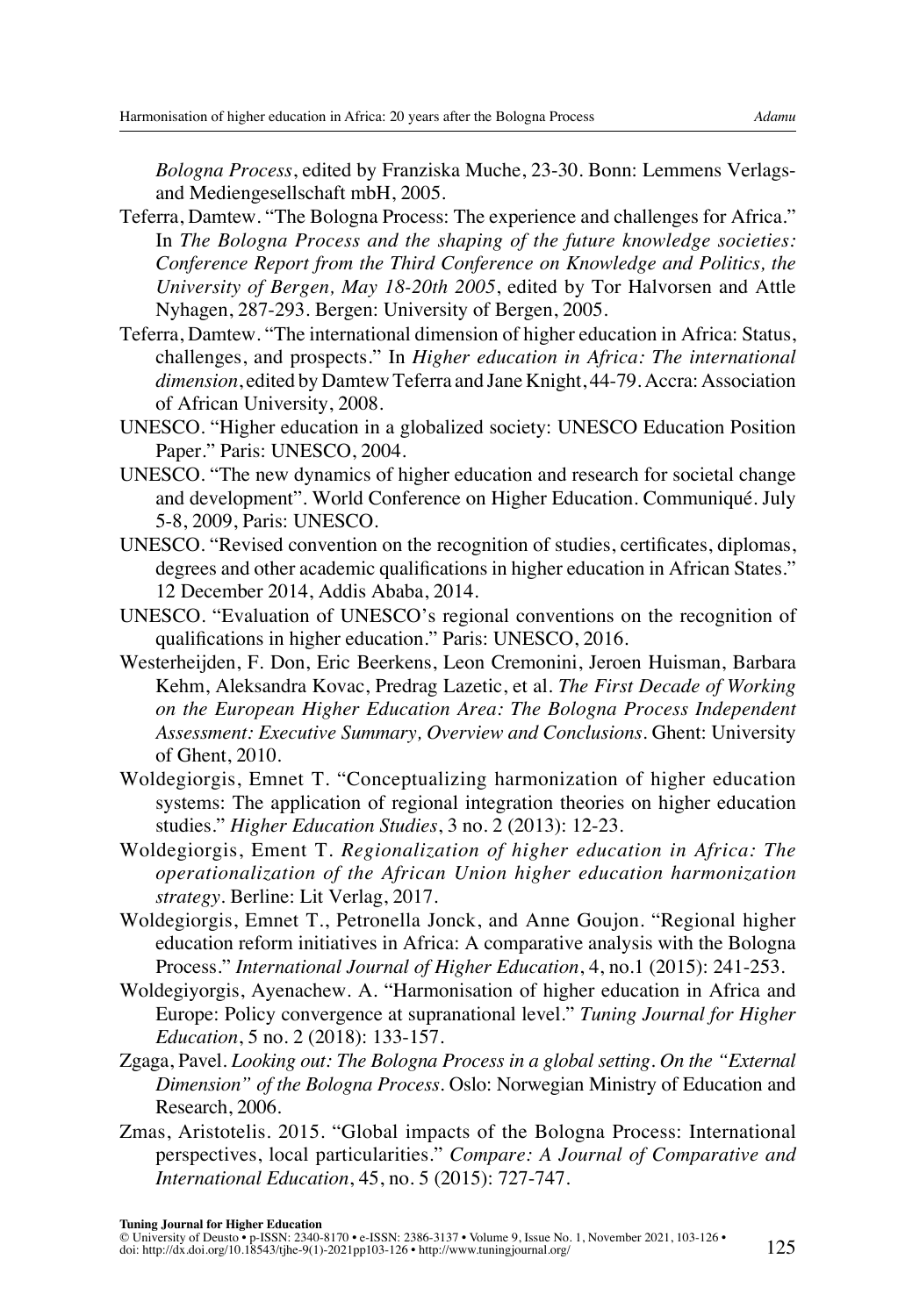## <span id="page-23-0"></span>**About the author**

ABEBAW YIRGA ADAMU ([abebawy2001@gmail.com;](mailto:abebawy2001@gmail.com) [abebaw.yirga@aau.edu.](mailto:abebaw.yirga@aau.edu.et) [et](mailto:abebaw.yirga@aau.edu.et)) is an associate professor of education at Addis Ababa University. He holds PhD in Education and Society from the University of Tampere, Finland; MA in Lifelong Learning Policy and Management from the University of Aarhus, Denmark and University of Deusto, Spain (Erasmus Mundus Joint Master Degree); MEd in Multicultural and Multilingual Education from Addis Ababa University, Ethiopia. He was the Director of Ethiopian Institute for Higher Education, Addis Ababa University and the Director of Quality Assurance, Ethiopian Institute of Architecture, Building Construction and City Development, Addis Ababa University. He was NAFSA Global Dialogue Fellow (2019-2020), and UASP-Research Management and Leadership Fellow (2019). He is member of the Comparative and International Education Society, Ethio-Finland Alumni Association, Erasmus Mundus Student and Alumni Association, African Students Alumni Forum, and Advisory Board Member of the Ethiopian Journal of Social Sciences. His research interest includes higher education (policy, diversity, quality, internationalisation, harmonisation, and leadership) and lifelong learning policy and management.